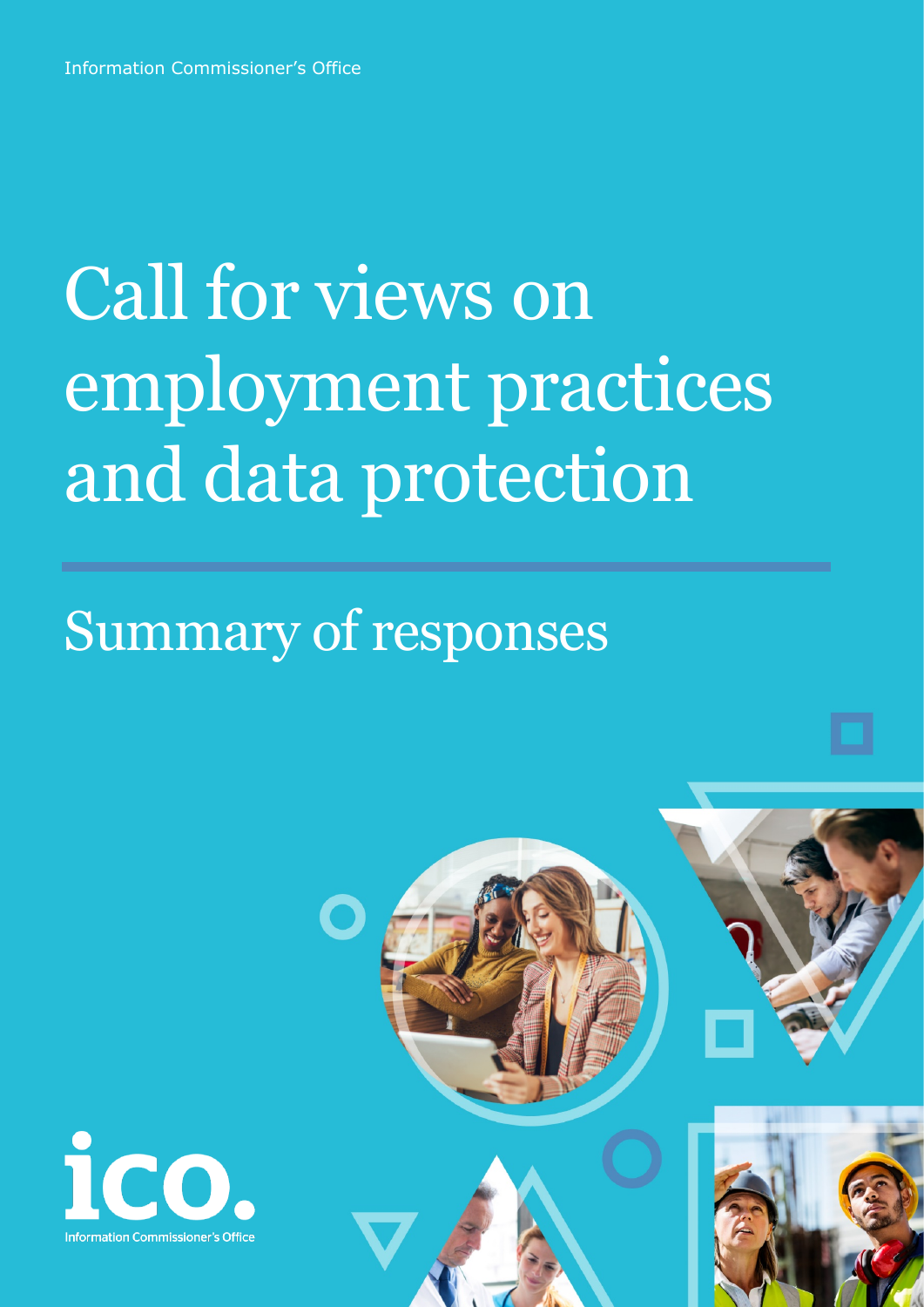## **Contents**

| Equal opportunities monitoring and diversity and inclusion 10 |
|---------------------------------------------------------------|
|                                                               |
|                                                               |
|                                                               |
|                                                               |
|                                                               |
|                                                               |
|                                                               |
|                                                               |
|                                                               |
|                                                               |
|                                                               |
|                                                               |
|                                                               |
|                                                               |
|                                                               |
|                                                               |
|                                                               |
|                                                               |
|                                                               |
|                                                               |
|                                                               |
|                                                               |
|                                                               |
|                                                               |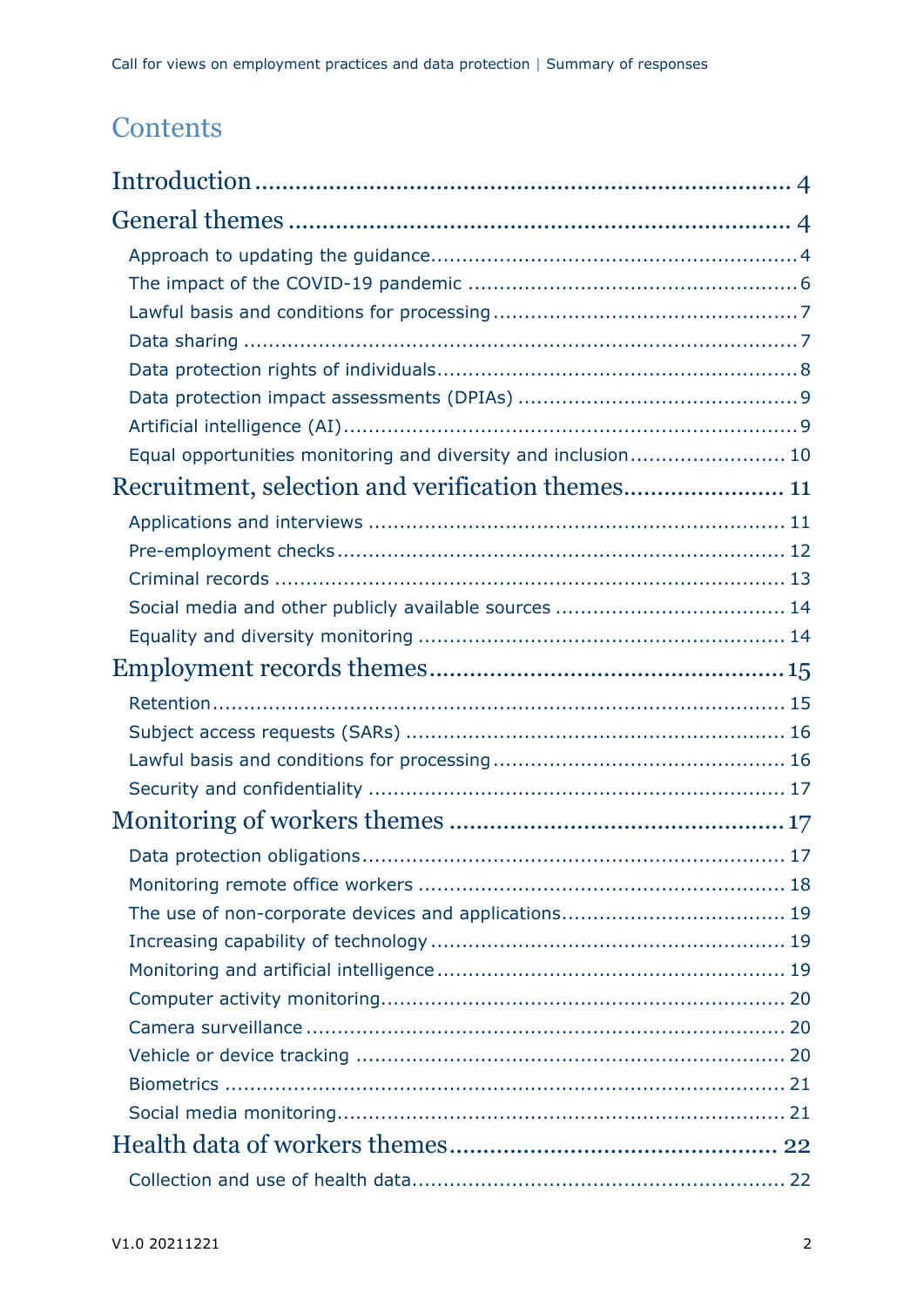| Lawful basis and conditions for processing health data  23 |  |
|------------------------------------------------------------|--|
|                                                            |  |
|                                                            |  |
|                                                            |  |
|                                                            |  |
|                                                            |  |
|                                                            |  |
|                                                            |  |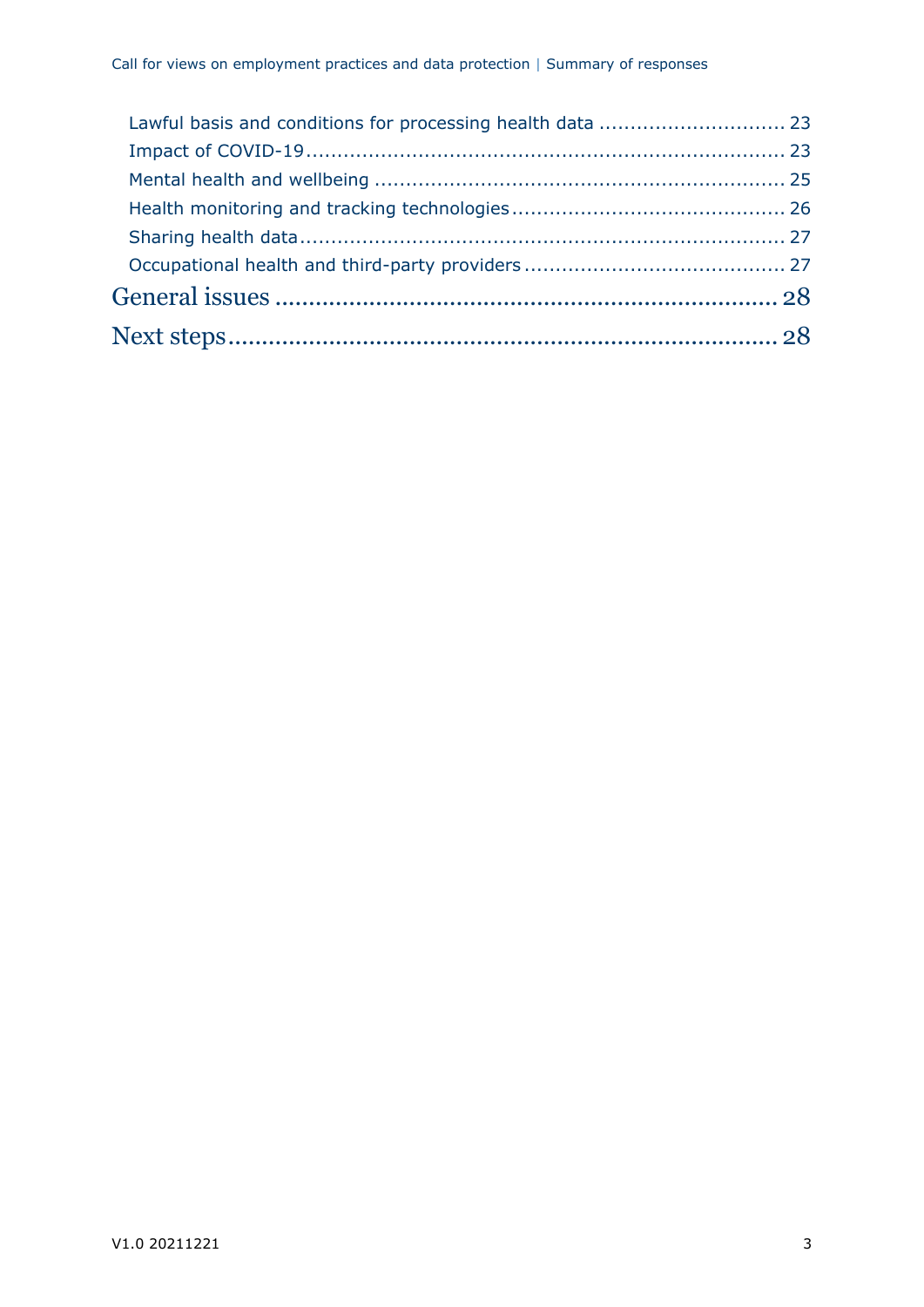## <span id="page-3-0"></span>Introduction

Between August and October 2021, the ICO ran a [call for views](https://ico.org.uk/about-the-ico/ico-and-stakeholder-consultations/ico-call-for-views-on-employment-practices/) seeking stakeholder and public input into future guidance on data protection and employment practices. This document summarises the key themes emerging from the responses we received.

Since the employment code of practice was published, the world of work has changed considerably. Technology, employment relationships, data protection law, the UK leaving the EU and the COVID-19 pandemic have all impacted on working practices. This was reflected in the responses we received.

We received 144 written responses to the call for views. We are grateful to those who took the time to comment. We received responses from a range of groups, including private, public and third sector organisations and members of the public.

We are carefully considering the responses and are using them to inform the production of the new guidance.

## <span id="page-3-1"></span>General themes

We received a wide variety of both general and detailed issues. It is not possible to cover every point in detail that was raised as a result of the call for views. However, several key themes did emerge from the responses, which we summarise below.

Many respondents raised general themes that cut across a range of topics. We then go on to summarise more topic-specific themes in the following sections.

#### <span id="page-3-2"></span>**Approach to updating the guidance**

In the call for views document, we explained that we want to replace the existing employment practices guidance [\(the 2011 employment practices code,](https://ico.org.uk/media/for-organisations/documents/1064/the_employment_practices_code.pdf) [supplementary guidance](https://ico.org.uk/media/for-organisations/documents/1066/employment_practice_code_supplementary_guidance.pdf) and [quick guide\)](https://ico.org.uk/media/for-organisations/documents/1128/quick_guide_to_the_employment_practices_code.pdf) with a new, more user-friendly online resource with topic-specific areas. We explained that we want to make sure that the new guidance:

- addresses the changes in data protection law;
- reflects the changes in the way employers use technology and interact with staff; and
- meets the needs of the people who use our guidance products.

We think the new guidance should retain the four main topic areas from the code and asked for views on this approach. The four topic areas are:

- recruitment, selection and verification;
- records;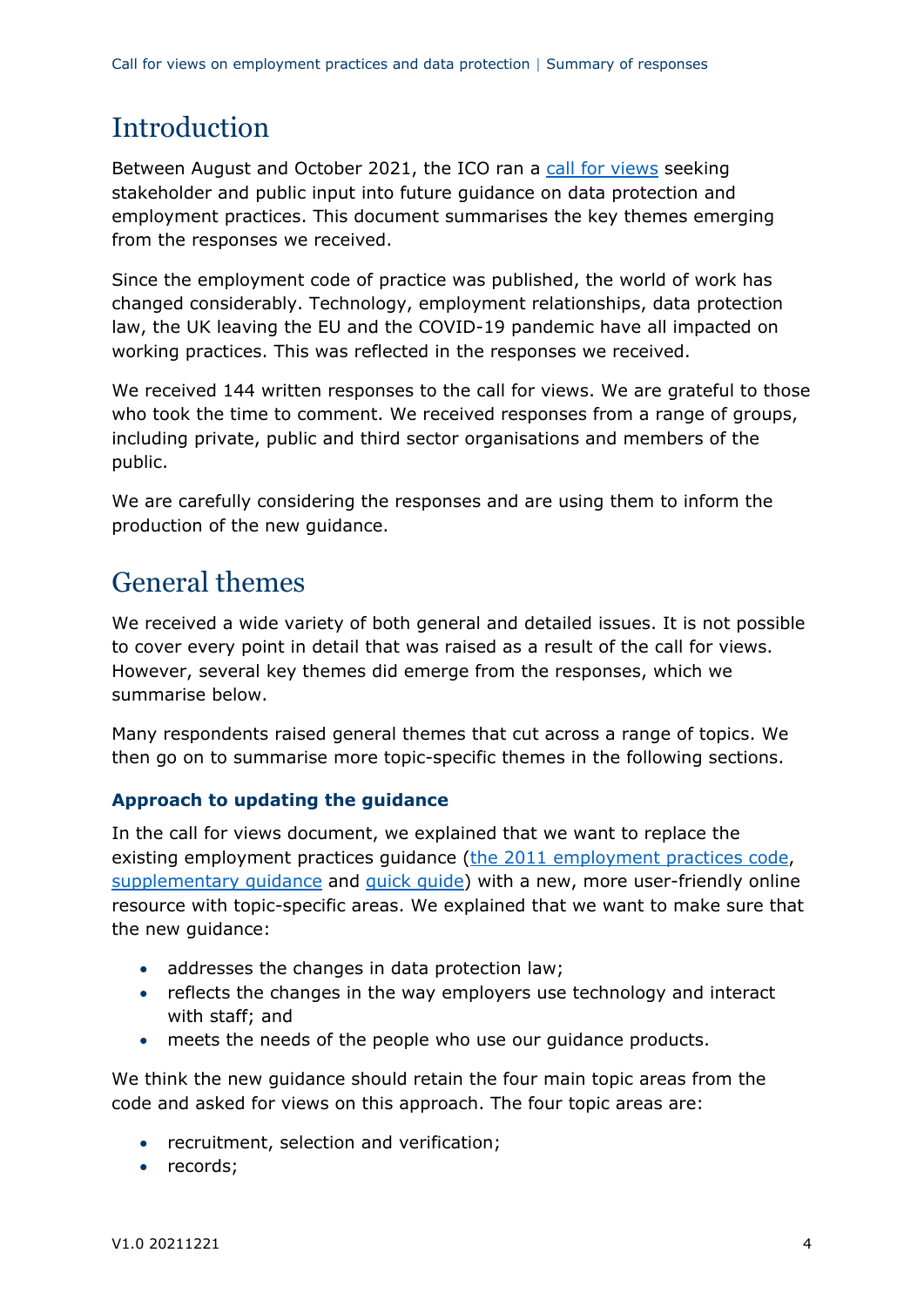- monitoring; and
- health.

While the vast majority of respondents generally agreed with this approach, many noted that employment practices and data protection law have changed significantly over time. Respondents thought the guidance would need to address other topic areas and focus on emerging issues and new developments. They suggested some cross-cutting topics having their own sections or giving prominence to particular content.

Several noted that the guidance should reflect the greater range of employment relationships and settings, such as the gig economy or remote working. They also thought the guidance should cover every aspect of the employment relationship where employers use personal data, as well as the different stages of employment. It was also suggested that the guidance should address the many changes in the world of work, such as:

- different recruitment methods;
- increased technological complexity; and
- the increasingly data-driven nature of work.

Others suggested a different approach, such as structuring the guidance according to the data protection principles with a focus on data protection by design.

Several respondents suggested consolidating the existing employment guidance into a single resource but retaining a quick guide for SMEs. They thought it could be beneficial to take a layered approach, with the essentials for those with less expertise in data protection but with more detail available if needed. Some noted that the guidance should not just be aimed at employers, but that it should be accessible to workers too.

Some respondents thought that the guidance should take the form of a webbased resource, keeping it consistent with other ICO guidance. This makes it easy to search and access information and can link to other relevant guidance. Some respondents also felt that it was important that the guidance is kept upto-date, given the pace of change. They also felt that it should be made clear when we were updating the guidance. It was noted that the ability to download a document for offline use would be useful, if needed.

Several respondents felt we should establish a working group. They also believed there should be continuing consultation and engagement with stakeholders to help with the development of the guidance.

#### **ICO's response**

We recognise there have been significant developments in both employment practices and data protection law since we published the original guidance. We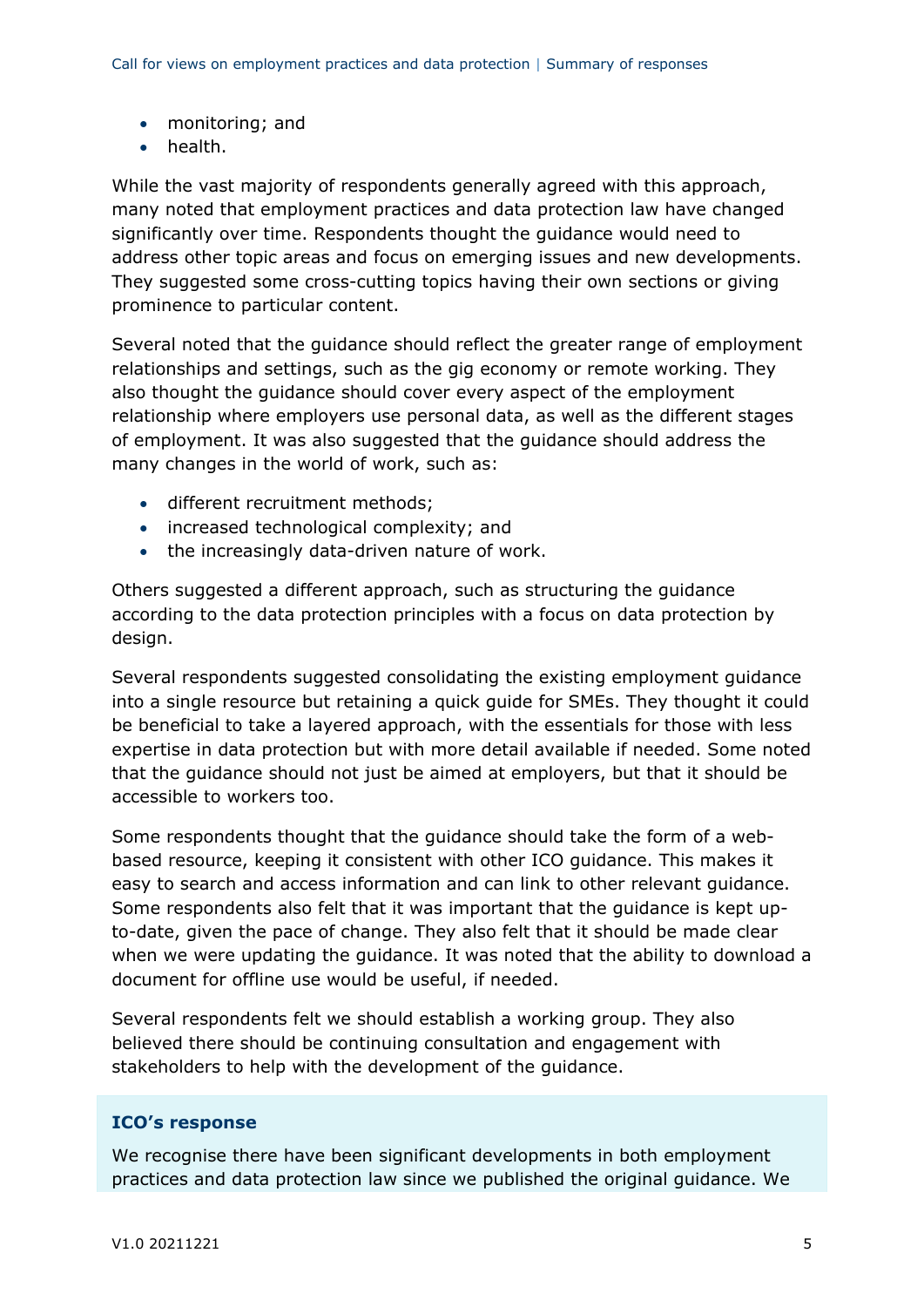also recognise there are areas and issues not previously covered that we need to address; we intend to provide guidance on these where appropriate. We set out more detail about how we intend to do this below.

Several respondents referred to the ICO needing to issue a new employment code of practice. We would like to clarify that we have no plans to issue a new code of practice in this area. This is primarily because having guidance known as a code, that is neither a ICO statutory code of practice nor an Article 40 code of conduct, would risk confusion amongst stakeholders.

Instead, we plan to create a hub of guidance covering various employment topics and issues. We intend to take a web-based approach to the hub, consistent with the format of other ICO guidance. The hub will be flexible, make relevant guidance easier to find and content can be added to over time. We will carefully consider how we present and communicate this information.

We intend to involve stakeholders in the development of new guidance products. We will do this in a variety of ways, including consultations on significant pieces of guidance as we develop them. We will provide updates on this process on the ICO website, including opportunities to provide comments on new products.

#### <span id="page-5-0"></span>**The impact of the COVID-19 pandemic**

A key theme respondents reported as having generally affected employment practices is the impact of the COVID-19 pandemic. Respondents noted how addressing the pandemic has had significant consequences for many aspects of how we work, leading to:

- greater prevalence of home working for some workers;
- changing how employers keep in touch and monitor the performance of their workers remotely;
- the collection of greater amounts of health data; and
- changing recruitment practices (such as virtual interviews).

In some cases, the pandemic accelerated existing trends, such as greater use of AI and monitoring technologies. Where relevant, we discuss themes relating to the impact of the pandemic in the various topic areas below.

#### **ICO's response**

We appreciate the pandemic has had a major impact on many aspects of working life, as well as significant implications for the use of personal data. We provide guidance on many issues, including those that affect employment practices, on our [data protection and coronavirus information hub.](https://ico.org.uk/global/data-protection-and-coronavirus-information-hub/advice-for-nightclub-businesses-and-organisers-of-large-events/) We intend to incorporate and build on coronavirus content relevant to employment practices in our updated employment guidance.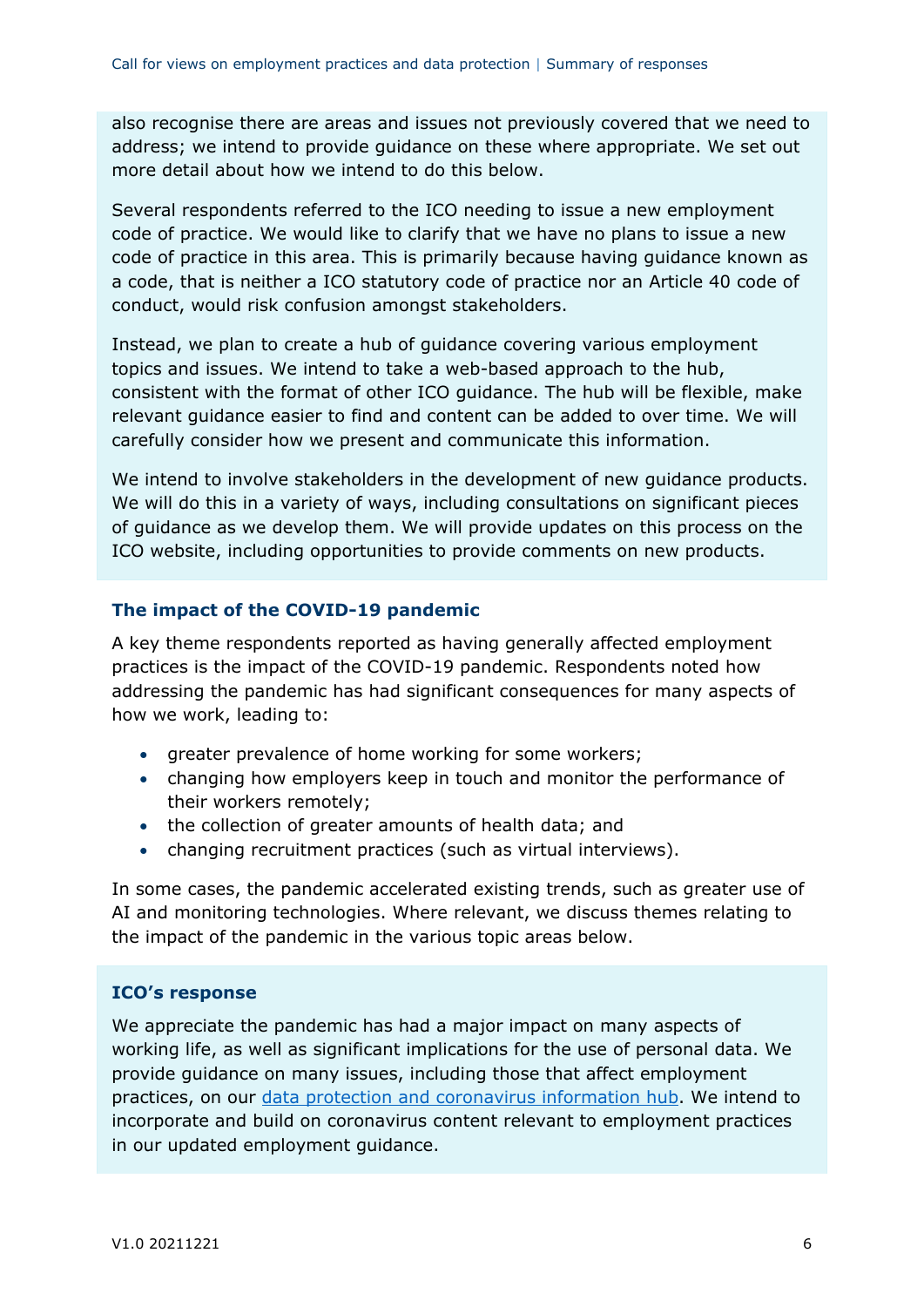We recognise that the pandemic is likely to have a lasting impact on employment practices, including accelerating changes that were already taking place. We intend the future employment guidance hub to reflect these trends and to provide consolidated guidance. Our aim, as far as possible, is to produce future-proof guidance that lasts beyond the pandemic.

#### <span id="page-6-0"></span>**Lawful basis and conditions for processing**

Many respondents noted the need to identify valid grounds for collecting and using personal data in a variety of employment contexts and circumstances. Respondents considered that the guidance should address issues of:

- identifying a lawful basis under Article 6 of the UK GDPR;
- conditions for processing special category data under Article 9; and
- criminal offence data under Article 10.

A particular concern raised was over the role of consent, given the power imbalance between employer and worker. They would like the guidance to address these issues. More topic-specific themes on lawful bases and conditions for processing are detailed below.

#### **ICO's response**

Data protection law has changed significantly since we published the existing employment guidance, with the introduction of the UK GDPR and DPA 2018. Our guide to data protection covers in detail the requirements around [lawful basis](https://ico.org.uk/for-organisations/guide-to-data-protection/guide-to-the-general-data-protection-regulation-gdpr/principles/lawfulness-fairness-and-transparency/) for processing personal data, as well as conditions for processing [special category](https://ico.org.uk/for-organisations/guide-to-data-protection/guide-to-the-general-data-protection-regulation-gdpr/lawful-basis-for-processing/special-category-data/)  [data](https://ico.org.uk/for-organisations/guide-to-data-protection/guide-to-the-general-data-protection-regulation-gdpr/lawful-basis-for-processing/special-category-data/) and [criminal offence data.](https://ico.org.uk/for-organisations/guide-to-data-protection/guide-to-the-general-data-protection-regulation-gdpr/lawful-basis-for-processing/criminal-offence-data/)

However, whilst the existing employment guidance is still useful, we recognise that it needs updating to reflect these changes in data protection law. The guidance needs to include information on identifying a lawful basis for processing personal data, as well as conditions for processing special category and criminal offence data. The new employment guidance will aim to provide further context for employers and, where appropriate, will include relevant employment case studies and examples.

#### <span id="page-6-1"></span>**Data sharing**

Data sharing and disclosure of personal data was also an area that many respondents were keen for us to address in more detail.

Respondents were concerned that employers did not always make it clear that they may share personal data with third parties, such as occupational health providers, trade unions, regulators and processors. There were also concerns about personal data being transferred outside of the UK, particularly involving multinationals or third parties based in other countries.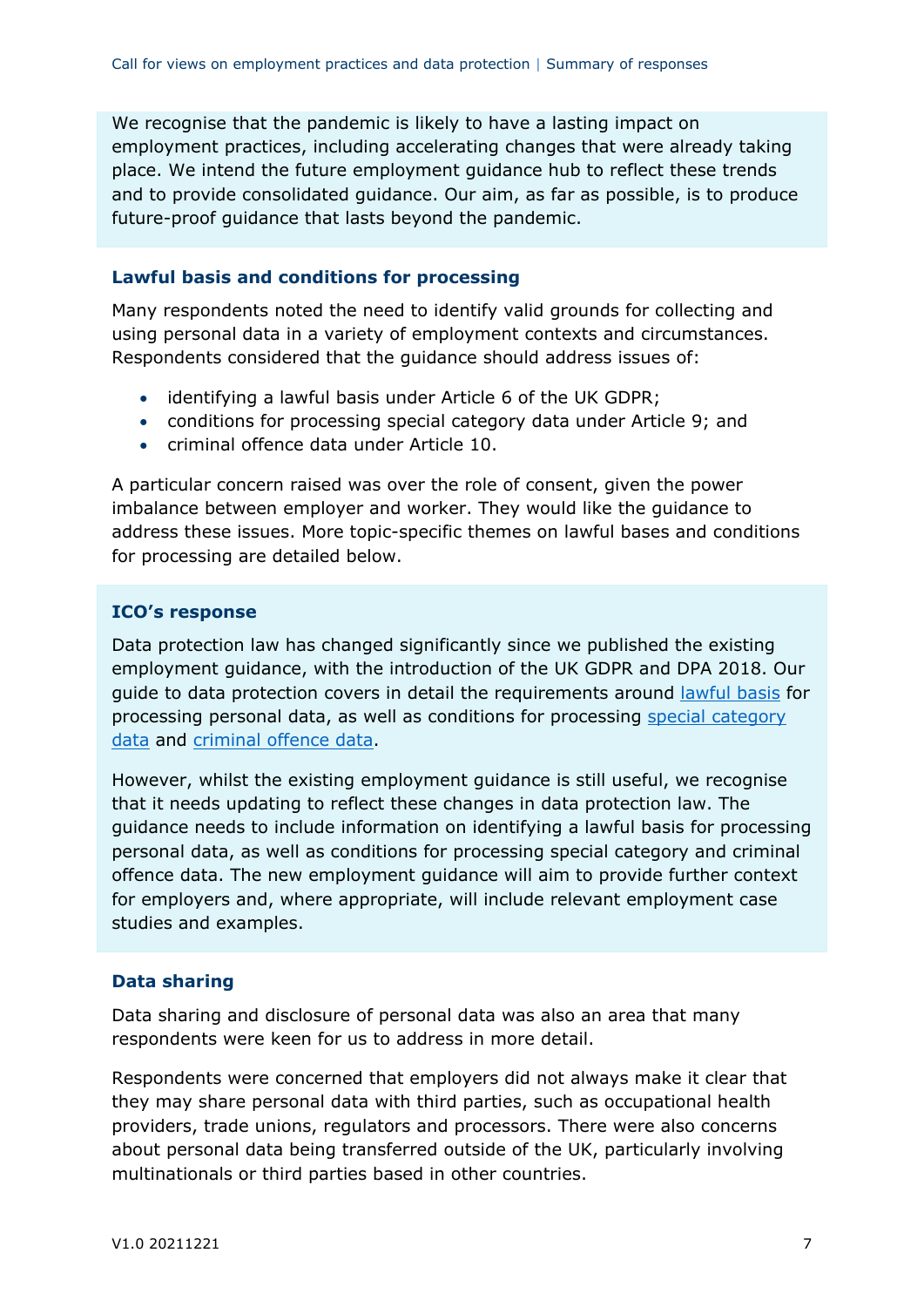Many respondents believed that employers should demonstrate greater transparency about who they share personal data with and their lawful basis for doing so. Some suggested that the guidance should address how data protection law interacts with other legislative requirements, such as employment law and health and safety regulations. Where employers shared special category data (such as health data) or criminal records, they also need to consider the appropriate conditions for processing.

It was felt that clear privacy information could address this issue. Some respondents suggested including examples and templates in the guidance to demonstrate best practice.

Several respondents wanted to see updated guidance on Transfer of Undertakings (Protection of Employment) Regulations 2006 as amended by the Collective Redundancies and Transfer of Undertakings (Protection of Employment) (Amendment) Regulations 2014 (TUPE), to reflect changes in data protection law.

Respondents also felt it would be beneficial to cover situations involving disclosure of worker information within an organisation.

#### **ICO's response**

We recognise that sometimes organisations may find it difficult to know when they can share personal data in a compliant way – especially with the increased involvement of third parties in the employment relationship. Data protection should not be seen as a barrier to appropriate data sharing, including in an employment context.

In order to address some of the issues organisations face around sharing personal data, we produced a [data sharing code of practice](https://ico.org.uk/for-organisations/guide-to-data-protection/ico-codes-of-practice/data-sharing-code/) and a [data sharing](https://ico.org.uk/for-organisations/data-sharing-information-hub/)  [information hub.](https://ico.org.uk/for-organisations/data-sharing-information-hub/) However, we will look to add more bespoke employment content, including relevant examples and case studies.

We intend to publish updated TUPE guidance in due course.

#### <span id="page-7-0"></span>**Data protection rights of individuals**

Many respondents requested more emphasis on the rights of workers. They believed employers were not always clear as to how workers could exercise their data protection rights, such as the rights of access, erasure and objection. They felt the guidance must reflect the changing nature of the employment relationship, particularly to accommodate those working in the gig economy and other non-traditional forms of employment.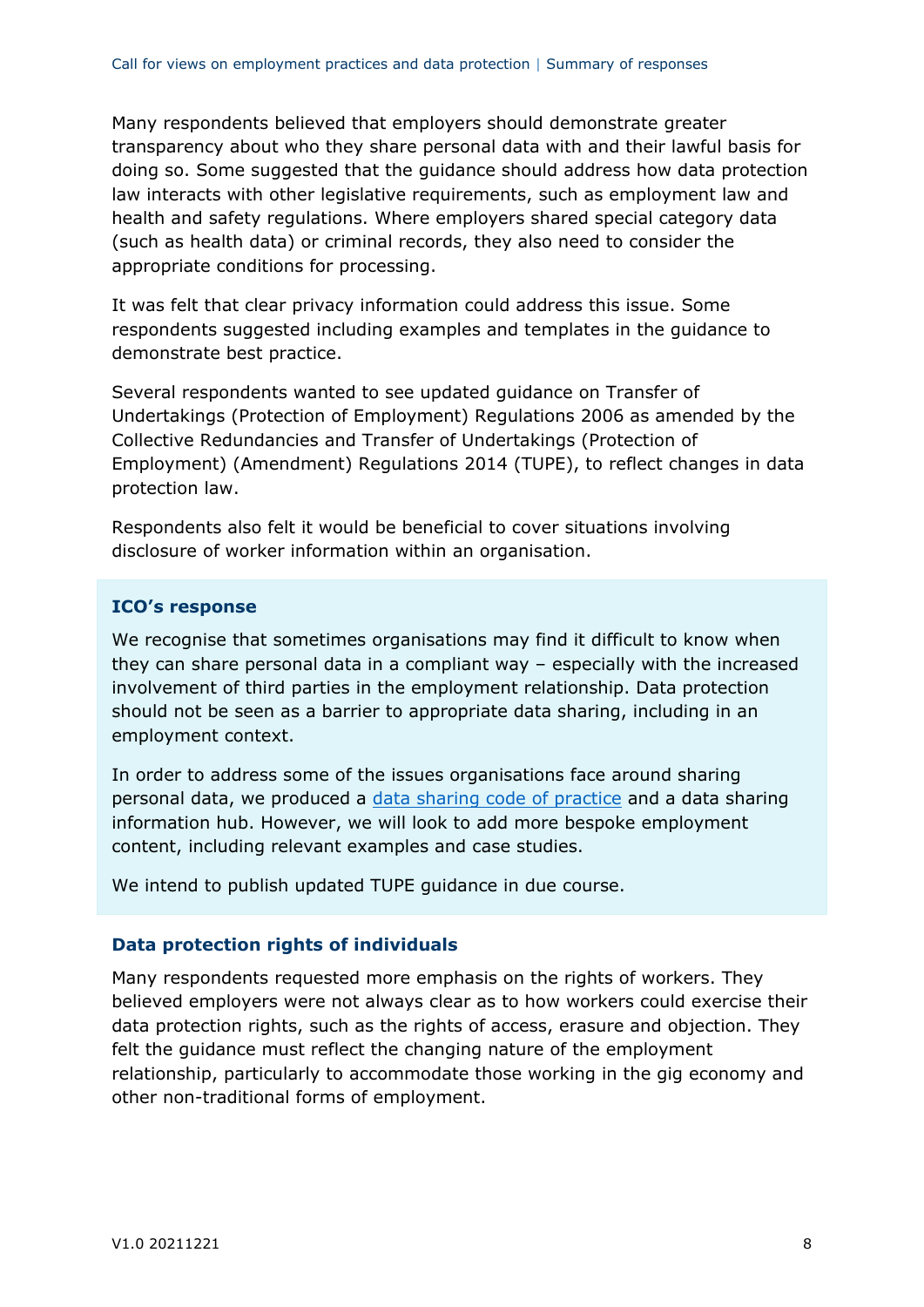#### **ICO's response**

The introduction of the UK GDPR and DPA 2018 brought stronger data protection rights for individuals. Our new guidance will reflect these changes.

We do have existing guidance for both organisations and individuals on these [rights.](https://ico.org.uk/for-organisations/guide-to-data-protection/guide-to-the-general-data-protection-regulation-gdpr/individual-rights/) However, we recognise that the new guidance should cover these changes, so that employers can understand their obligations.

We will consider producing bespoke employment practices guidance, aimed at workers, to assist people to understand their information rights at work.

#### <span id="page-8-0"></span>**Data protection impact assessments (DPIAs)**

Several respondents noted the importance of businesses and organisations carrying out DPIAs when processing workers' personal data. They also noted that it is a requirement, in certain circumstances, under data protection law. They identified that a DPIA provides an opportunity to consult workers before introducing new forms of processing. For example, when introducing new forms of monitoring or processing health data of workers.

Respondents would like to see guidance on DPIAs tailored to the employment context. Several trade unions noted the importance of seeking the views of workers and their representatives in the process.

#### **ICO's response**

A DPIA is an important tool, and sometimes a requirement, for organisations when they are planning on using personal data and should help build in good data protection practice from the outset. We produced detailed guidance on [DPIAs,](https://ico.org.uk/for-organisations/guide-to-data-protection/guide-to-the-general-data-protection-regulation-gdpr/data-protection-impact-assessments-dpias/) including:

- when one is required;
- what organisations need to consider;
- templates; and
- best practice advice.

We will look at how we can supplement this existing guidance with tailored, context-specific examples and case studies to help employers comply with the law.

#### <span id="page-8-1"></span>**Artificial intelligence (AI)**

A key cross-cutting theme that emerged concerned the increasing use of AI and algorithmic decision-making as part of employment practices. Respondents noted this development is impacting on several areas, including the recruitment, selection and verification of candidates when applying for jobs. They also noted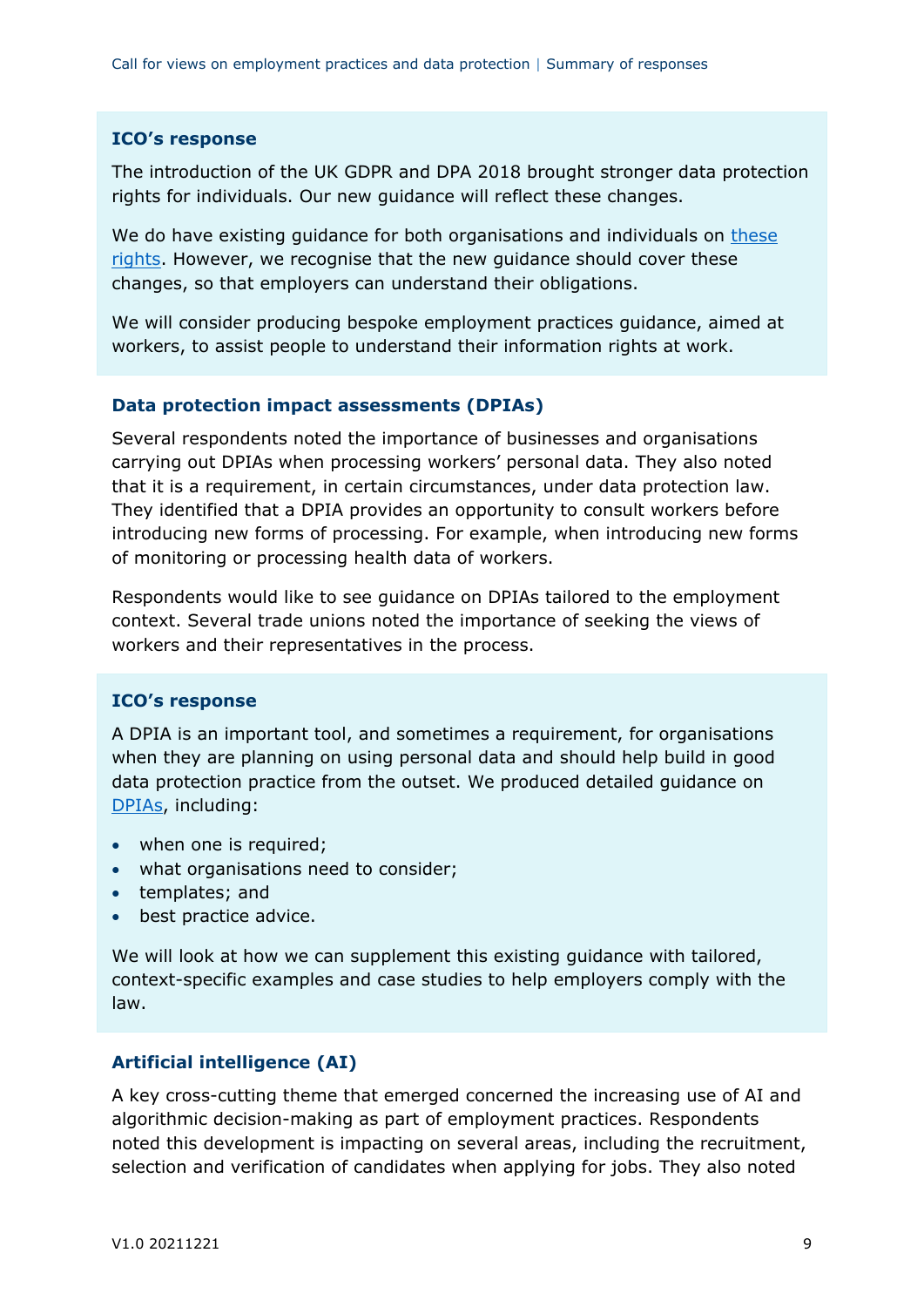the use of AI in monitoring workers, including for performance management and allocation of work, as well as in aspects of processing worker health data. Several respondents raised concerns about the potential harms of using AI. We give more detail about some of the feedback provided by respondents in the relevant topic-specific themes below.

#### **ICO's response**

We recognise the increasing role AI has to play and that there may be uncertainties in how to operate it appropriately. We previously published [guidance on AI and data protection,](https://ico.org.uk/for-organisations/guide-to-data-protection/key-dp-themes/guidance-on-ai-and-data-protection/) which organisations can use to inform their considerations of using this type of technology. Our existing guidance also sets out how to explain decisions made by AI systems, as individuals have a right to know how decisions about them have been reached using AI. We are currently looking at the issue of fairness and AI.

AI is a developing area and we will continue to produce guidance and resources on this rapidly changing topic. We recognise that AI may pose particular challenges in an employment context, and we will consider how to address this in the future employment guidance.

#### <span id="page-9-0"></span>**Equal opportunities monitoring and diversity and inclusion**

Many respondents noted there is a greater emphasis on collecting and recording equal opportunities data. This occurs mostly at the recruitment stage, but also during ongoing employment. Employers are also monitoring diversity and inclusion information. Respondents noted this involves processing the special category data of workers and so needs addressing in the guidance, particularly around the requirements of processing this type of data. Related themes cover these aspects in the sections on recruitment and employment records below.

#### **ICO's response**

We recognise this is a growing area. Equality data is not static and employers can collect and use it in different ways throughout a worker's employment relationship. Most equality data is also [special category data,](https://ico.org.uk/for-organisations/guide-to-data-protection/guide-to-the-general-data-protection-regulation-gdpr/lawful-basis-for-processing/special-category-data/) which can make its collection and use more complex. However, equality data can also be valuable to help employers understand their workforce better and meet their obligations under other legislations such as the Equality Act 2010.

We are keen to ensure future employment guidance considers how organisations can process diversity and equal opportunity data compliantly.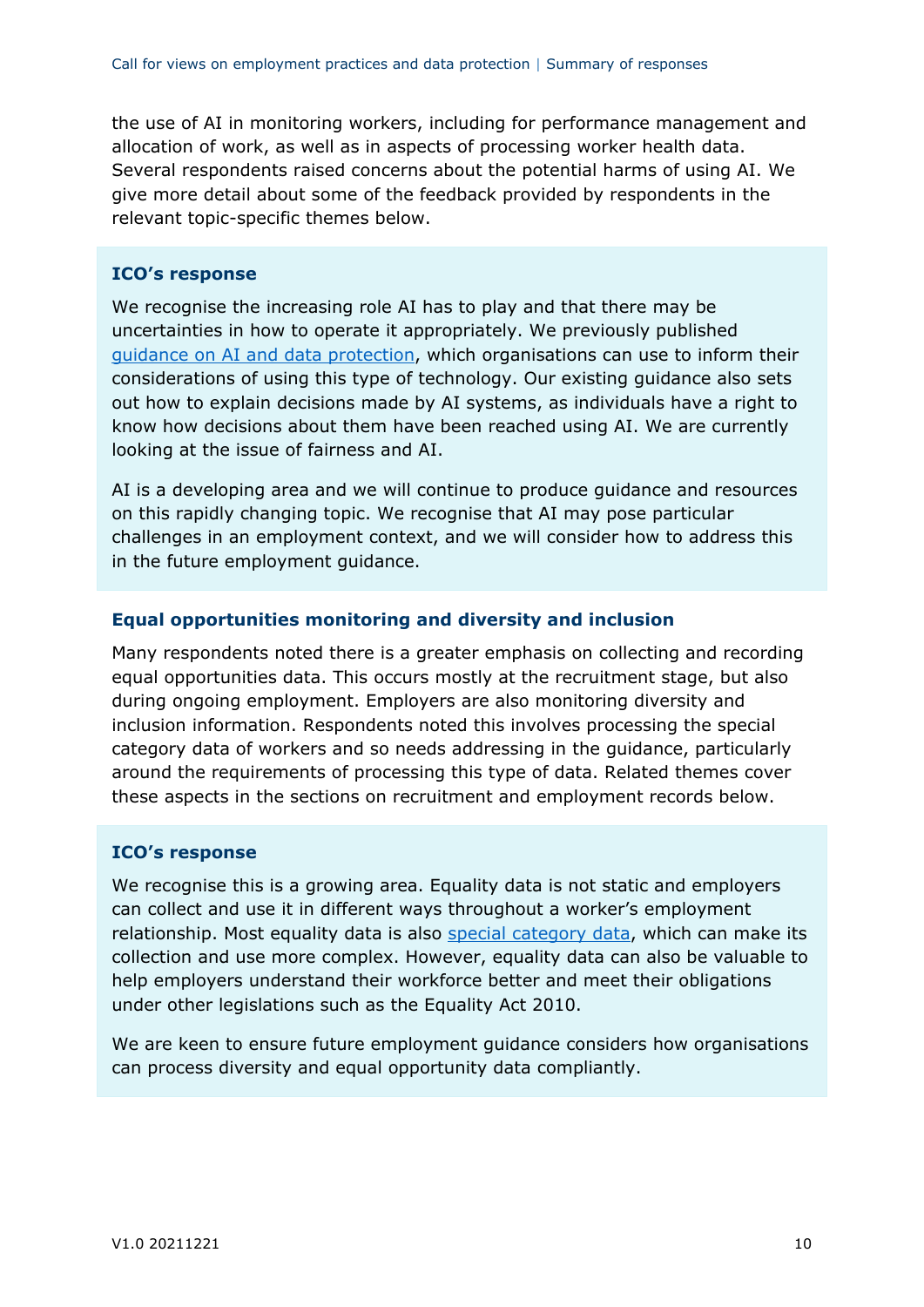## <span id="page-10-0"></span>Recruitment, selection and verification themes

#### <span id="page-10-1"></span>**Applications and interviews**

This was a key theme in responses on the topic of recruitment. Respondents told us about the increasing complexities in the labour market supply chain, with the end-to-end recruitment process often involving several organisations. Respondents would like guidance on special category data, data sharing, international transfers and controller-processor relationships specific to these complexities.

Respondents told us how technology enables employers and agencies to gather significantly more data about applicants since we published our code. Responses ask for guidance on what is necessary and proportionate to ask at the application stage.

It is evident that employers are increasingly using automated processes and AI in the shortlisting and selection of candidates. Respondents also told us the use of AI extends beyond sifting; employers are increasingly using it in combination with biometrics to infer personal characteristics about candidates during interviews. Many respondents were concerned about a lack of meaningful human intervention with the profiling of candidates. Some respondents perceive a general lack of awareness by organisations and individuals of the rights granted by Article 22 of the UK GDPR.

One response highlighted the value of AI in sifting large volumes of applications but stated the data protection implications require clarification. Some responses asked for lawful basis guidance for the use of AI in recruitment practices. Other respondents expressed concern about the lack of choice and transparency for candidates over the use of AI at the screening stage. Respondents would like guidance to highlight the right not to be subject to automated decision-making and the right to human intervention, and to give examples of explanatory statements.

The fairness of using AI to make recruitment decisions was another recurring issue that respondents would welcome guidance on. Respondents talked about risk of discrimination where algorithms reproduce existing biases. Respondents cited examples of both direct and indirect discrimination due to flawed automatic processes and asked for guidance on managing this risk.

Some responses asked for guidance on the use of psychometric testing. In particular, they wanted advice around transparency, purpose limitation and the use of AI to process the resulting data.

Responses showed the increasing use of online or remote interview practices, raising questions about the use and recording of video meetings for interviews.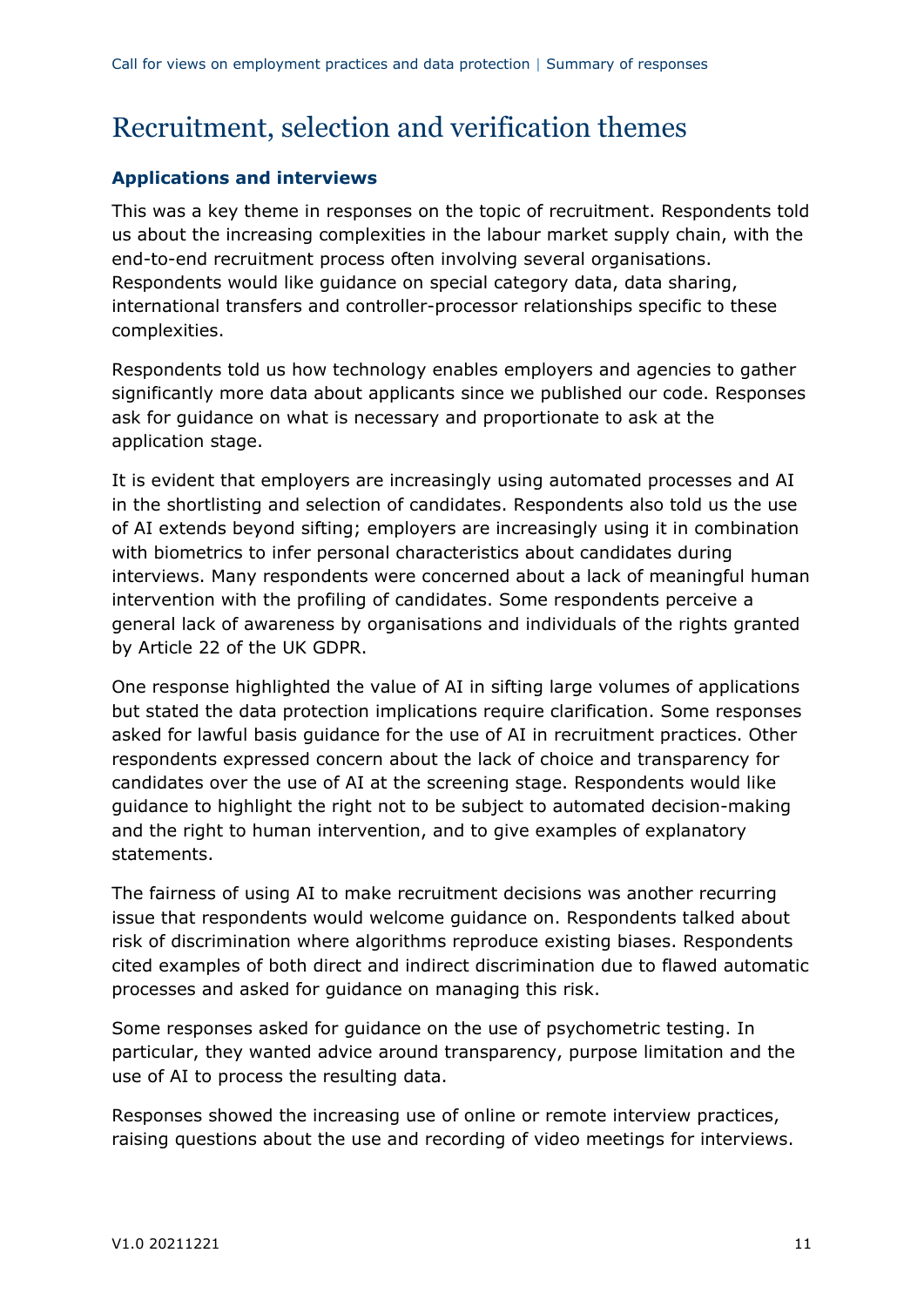#### **ICO's response**

Our existing data protection guidance covers many of the key issues, including [lawful basis,](https://ico.org.uk/for-organisations/guide-to-data-protection/guide-to-the-general-data-protection-regulation-gdpr/principles/lawfulness-fairness-and-transparency/) [data sharing,](https://ico.org.uk/for-organisations/data-sharing-information-hub/) [controllership](https://ico.org.uk/for-organisations/guide-to-data-protection/guide-to-the-general-data-protection-regulation-gdpr/controllers-and-processors/) and [international transfers.](https://ico.org.uk/for-organisations/dp-at-the-end-of-the-transition-period/data-protection-and-the-eu-in-detail/the-uk-gdpr/international-data-transfers/) The principles for employers will be the same. However, we will consider how the updated guidance can provide further practical advice tailored to the complexities of this area.

As noted in the response to the general theme of 'Artificial intelligence', we recognise that this is a developing area and that there are concerns over its implementation. Again, we published [guidance on AI and data protection,](https://ico.org.uk/for-organisations/guide-to-data-protection/key-dp-themes/guidance-on-ai-and-data-protection/) and we are currently looking at the issues surrounding AI and fairness. We will, however, also consider how best to address the use of AI in a recruitment context.

#### <span id="page-11-0"></span>**Pre-employment checks**

This was the most commonly recurring theme within the topic of recruitment. Respondents highlighted the changes in the regimes, legislation and public bodies involved in pre-employment checks since we published our employment practices code. The responses showed the complexities of this area. These include:

- legal obligations when onboarding workers into regulated organisations;
- right to work immigration checks; and
- the varying levels of checks dependent on organisation and job role.

The area is also made complex by the widespread use of third-party verification services. Respondents would like data sharing guidance which covers this.

Several respondents noted the increase in data sources over the last decade, expressing concerns about excessive data collection. One response suggested a case study where an initial checking proposal is slimmed down, with the rationale explained.

Some respondents expressed concern about approve or deny lists and the use of these by employers during the recruitment process.

Respondents told us that, pre-pandemic, much verification work was done in person with paper documents. A lot of this work has now shifted online; respondents would like guidance which reflects this change, especially around retention of identity documents.

Respondents also asked for guidance around the stages in the recruitment process when they can gather data. They would also like guidance on the lawful basis for carrying out and then sharing verification data.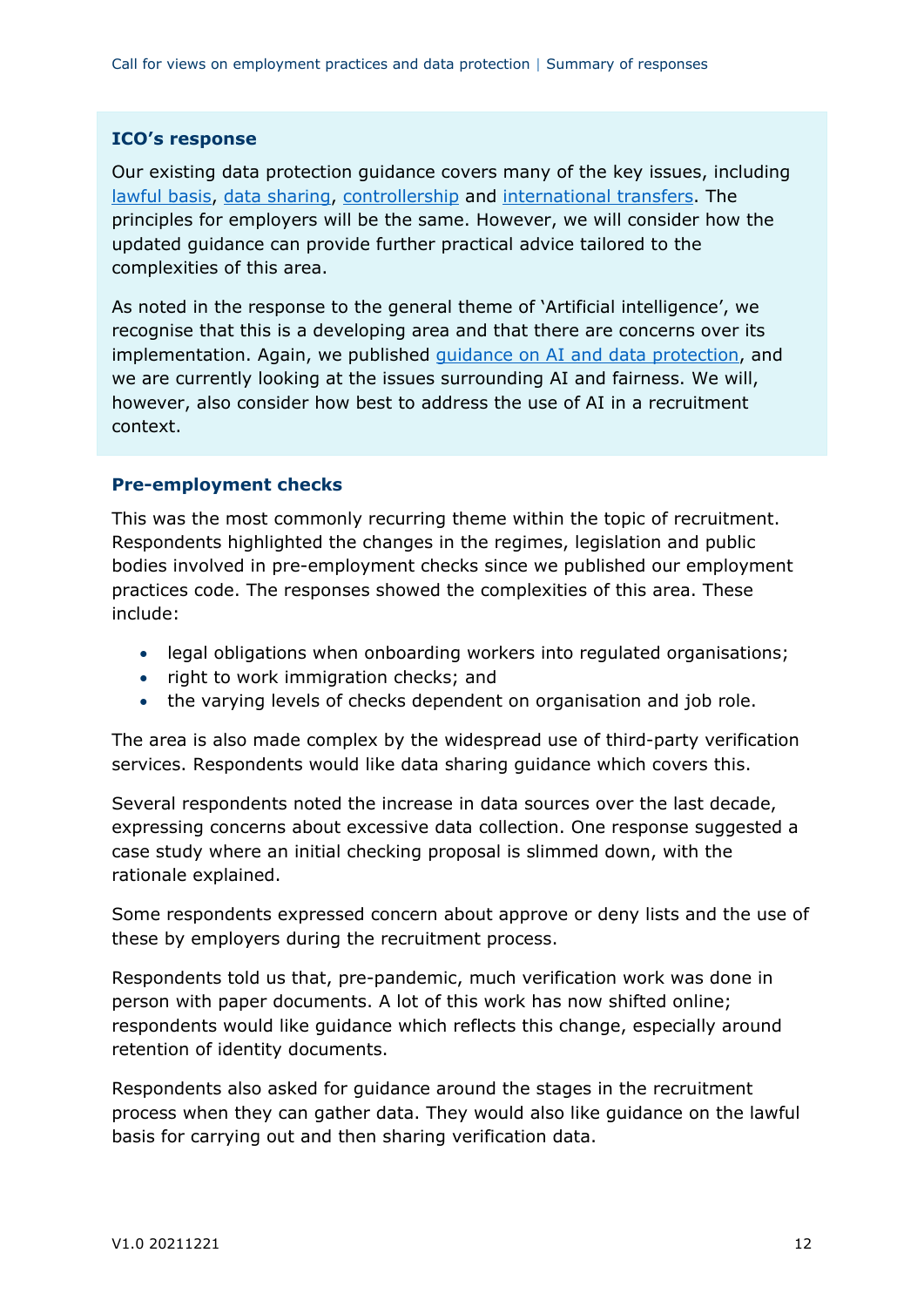#### **ICO's response**

We recognise that this area has developed significantly since we published the existing employment guidance. We also note the increased involvement of thirdparty providers and vetting services in pre-employment checks. We intend to address these changes and also changes in data protection law in the new guidance.

#### <span id="page-12-0"></span>**Criminal records**

This theme came up in relation to pre-employment checks but warrants particular attention due to the sensitivity of and the special rules for criminal offence data. Respondents asked for guidance and case studies around lawful bases and the schedule conditions for processing criminal offence data. Respondents would like guidance which references the recruitment stage at which criminal records checks take place, including 'refresh' checks (for example, during buy outs or mergers).

Some respondents told us they would welcome guidance to cover processorcontroller scenarios, where an organisation is using a third party to carry out checks. Other respondents asked for guidance and case studies which cover checks not mandated by regulation but indicated by risk. Some responses mentioned the overlapping nature of data protection law and the Rehabilitation of Offenders Act and ask for guidance which considers the relationship between these laws.

One response acknowledged our existing guidance. They asked that we draw on these resources to produce something for non-data protection practitioners.

As with the wider topic of pre-employment checks, the issue of publicly available sources (including employment tribunal decisions) ran through several responses. Respondents had concerns that these can be inaccurate, out of date or cause discrimination.

Concerns were also expressed about how to handle self-disclosure, citing risks of unnecessary or excessive disclosures. One response would like the ICO to avoid being prescriptive about the point at which employers should request selfdisclosure.

Respondents raised concerns that candidates are ruled out by AI based on criminal records disclosure.

#### **ICO's response**

We have produced [guidance on criminal offence data.](https://ico.org.uk/for-organisations/guide-to-data-protection/guide-to-the-general-data-protection-regulation-gdpr/lawful-basis-for-processing/criminal-offence-data/) This is relevant to any organisation or employer that wishes to process this type of personal data, for example when recruiting workers.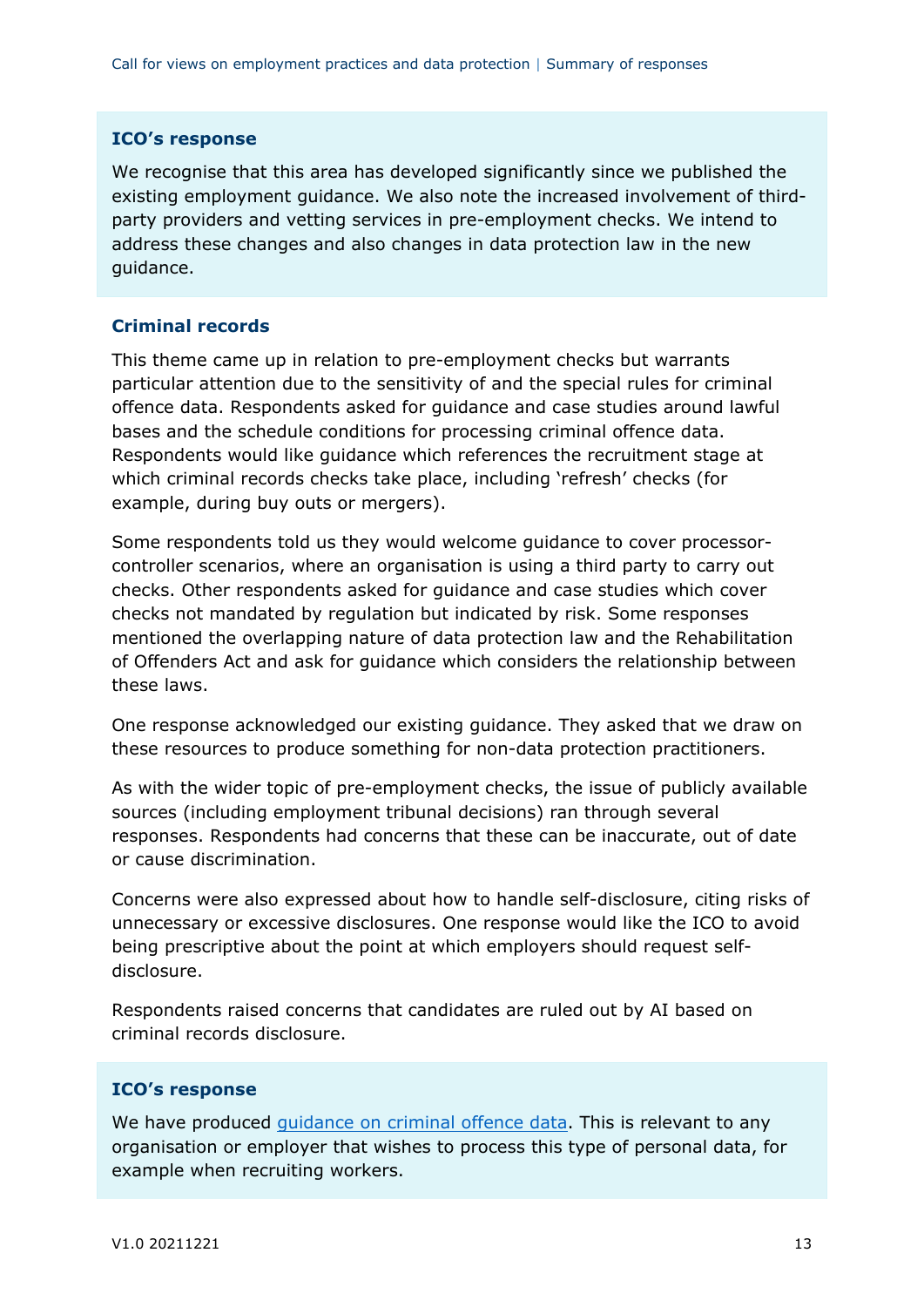However, we recognise that issues relating to criminal records have changed since we published the previous employment guidance. The future guidance will take this into account.

#### <span id="page-13-0"></span>**Social media and other publicly available sources**

Respondents noted the evolution and growth of social media over the last decade means that the guidance now needs to be updated to reflect these changes.

For recruitment, employers are using publicly available sources to find candidates and to gain data to inform verification. A number of responses cited LinkedIn, noting the contrast in the use of LinkedIn and other, more personal, social media channels. There are concerns over recruiters and head-hunters using personal LinkedIn accounts to carry out corporate work. Respondents asked for case studies and guidance on controllership and purpose limitation to address this issue.

Some respondents think employers should not search through personal social media accounts. Other respondents would like guidance on how to make this area of processing fair and transparent.

Many responses were concerned with the risks of accessing sensitive data and of inaccuracy. Respondents would like us to highlight these issues in our new guidance.

#### **ICO's response**

We recognise that this is a key development since we published the existing employment guidance. We are also monitoring developments in case law on this topic. We recognise the range of social media sources available, from services tailored specifically to employment to much less formal social media channels. There is a potential for consideration of social media by employers to blur the boundaries between work and personal life.

We will seek to address these issues in the future guidance and provide further clarity in this area.

#### <span id="page-13-1"></span>**Equality and diversity monitoring**

Respondents would like guidance on best practice for gathering this data during the job application process. There is a desire to see ICO guidance which factors in other regulatory obligations, for example the Equality Act 2010. In addition, many organisations undertake inclusivity initiatives which are outside of regulatory obligations and would like guidance and case studies to assist with these.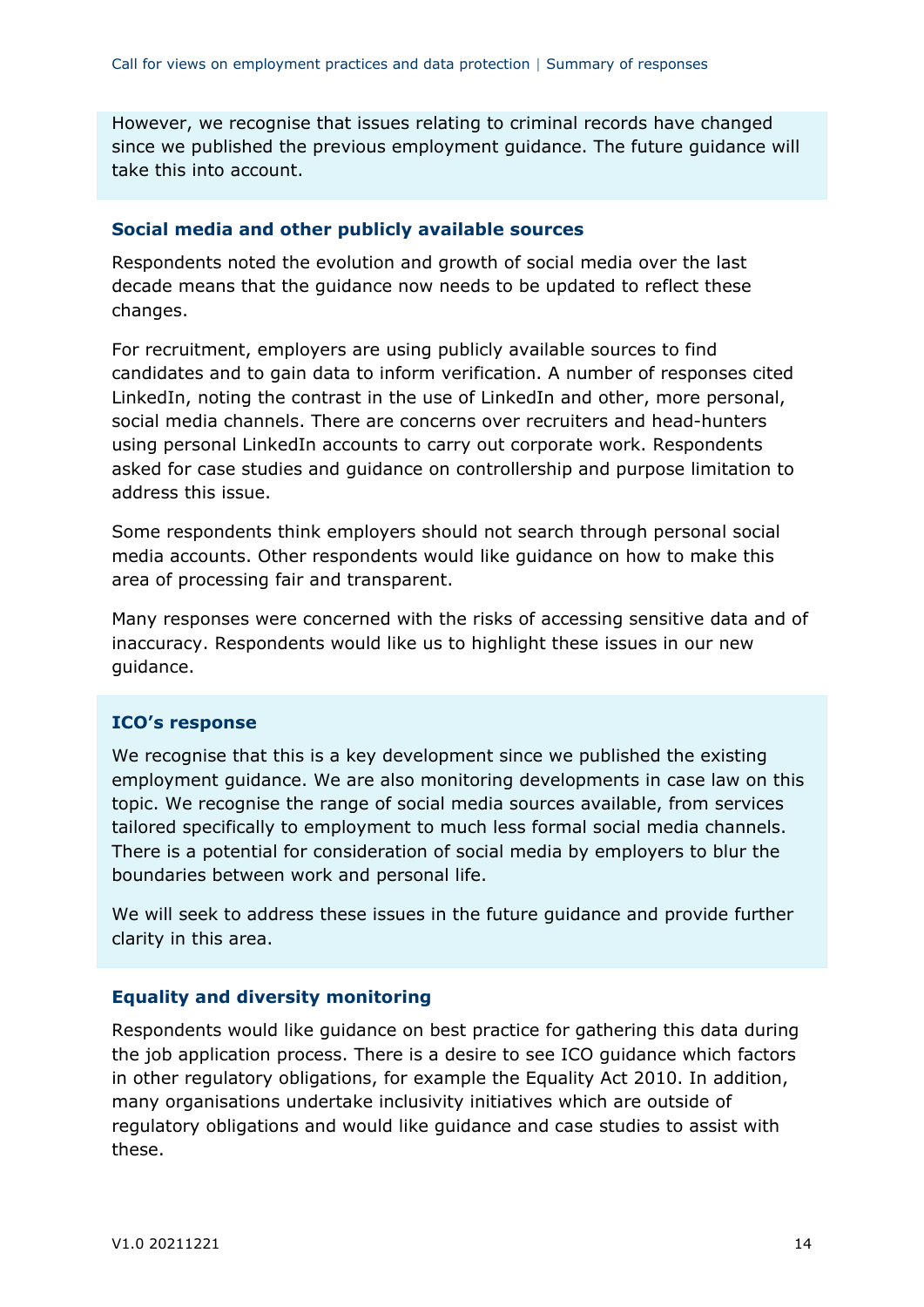Respondents asked for guidance on the rules for special category data in the context of collecting equality data. Best practice for retention was another recurring issue, with concerns expressed about how to handle sensitive data for unsuccessful candidates. Respondents requested case studies to illustrate how to choose a lawful basis or condition for processing, what would be considered excessive and then how to responsibly handle the data gathered.

#### **ICO's response**

As we have noted above, this is an important and complex area requiring careful consideration. In the updated guidance, we will look to provide further advice on processing diversity data, particularly in the context of special category data.

## <span id="page-14-0"></span>Employment records themes

#### <span id="page-14-1"></span>**Retention**

Most respondents raised the issue of retention. Although the ICO currently has guidance on retention, respondents felt that more employment-related guidance would be beneficial, particularly around retention times for different types of data. Some respondents stated that more emphasis should be placed on how long organisations should retain information in an employment record. They also asked for it be made clear that different records require different retention periods.

Some of the respondents wanted the guidance to explain and make clear that data protection law was not the only legislation with obligations on retention periods.

Many respondents also stated that the guidance needed more clarity on the collection and retention of certain types of data, such as criminal records and special category data. This would ensure that employers were complying with all legislation, not just data protection law. These respondents considered this to be necessary to protect the rights of employees.

#### **ICO's response**

As our existing [guidance on the storage limitation principle](https://ico.org.uk/for-organisations/guide-to-data-protection/guide-to-the-general-data-protection-regulation-gdpr/principles/storage-limitation/) explains, it will be for organisations to set appropriate retention limits. These may be affected by other industry standards or legal requirements outside of data protection.

It will not be possible for the ICO, in the employment context, to set such standards given the range of data any organisation may process. However, we will ensure that the guidance is clear on what employers need to consider to comply with data protection law. We will think carefully about how to produce this guidance in the most useful format. We are considering checklists or toolkits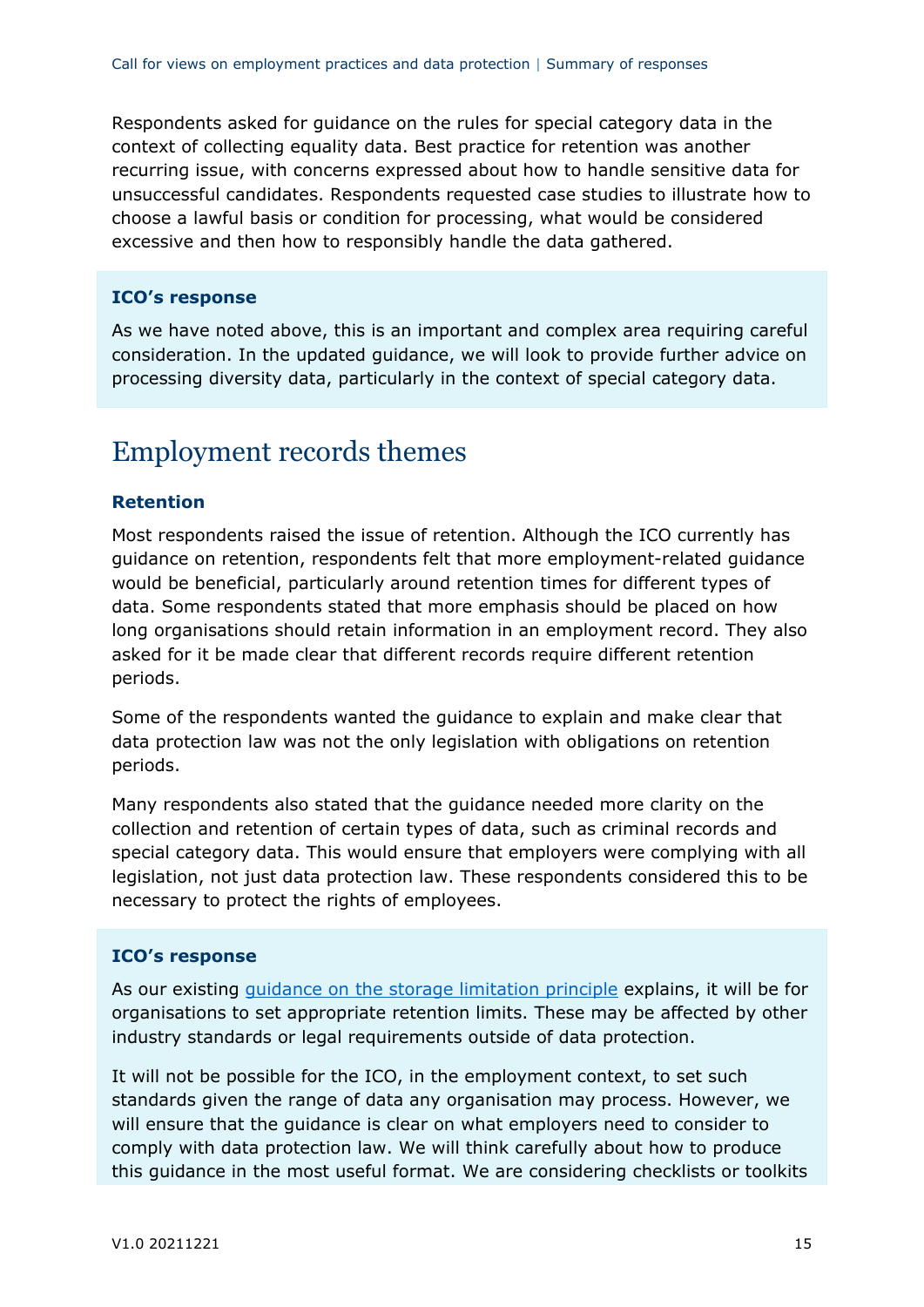#### to support employers in their decision-making process.

#### <span id="page-15-0"></span>**Subject access requests (SARs)**

Many respondents raised the issue of SARs being used as part of disciplinary or grievance processes. In particular, when workers seek information to determine whether to take legal action or assist in any legal claim against their employer. These respondents felt that they needed further advice as to what information they were entitled to when asking for their employment record, for example witness statements and meeting notes. They would welcome guidance that makes clear to employers and workers what data they can disclose.

A number of respondents raised the concern that employers could not disclose references when requested through a SAR.

The inclusion of worked examples in our guidance would also be useful.

#### **ICO's response**

We have existing [detailed guidance on the right of access \(subject access](https://ico.org.uk/for-organisations/guide-to-data-protection/guide-to-the-general-data-protection-regulation-gdpr/right-of-access/)  [requests\).](https://ico.org.uk/for-organisations/guide-to-data-protection/guide-to-the-general-data-protection-regulation-gdpr/right-of-access/) However, we recognise there is a desire to see further guidance addressing SARs made in an employment context. We also understand that people are seeking further clarity on situations specific to employment, such as what can be shared in relation to disciplinary or grievance situations. We will consider how best to provide further clarity to address these concerns with userfriendly, tailored guidance.

We recognise there has been a change around the issue of requesting information held in confidential references. We already provide [guidance](https://ico.org.uk/for-organisations/guide-to-data-protection/guide-to-the-general-data-protection-regulation-gdpr/exemptions/#ex34) on this topic.

#### <span id="page-15-1"></span>**Lawful basis and conditions for processing**

Many respondents said more guidance is needed on the lawful basis for collection and retention of data held in employment records. In particular, data held in criminal and health records, as well as special category data and equality data. They also wanted guidance on how this data could be used. Respondents felt that more clarification on the lawful bases of Article 6 of the UK GDPR, particularly more detail on consent, would be helpful. They also felt that more detail on conditions for processing under Article 9 would ensure the data is processed fairly and legally.

#### **ICO's response**

As noted above, we have existing detailed guidance on the [lawful bases,](https://ico.org.uk/for-organisations/guide-to-data-protection/guide-to-the-general-data-protection-regulation-gdpr/lawful-basis-for-processing/) and on processing [special category data](https://ico.org.uk/for-organisations/guide-to-data-protection/guide-to-the-general-data-protection-regulation-gdpr/lawful-basis-for-processing/special-category-data/) and [criminal offence data.](https://ico.org.uk/for-organisations/guide-to-data-protection/guide-to-the-general-data-protection-regulation-gdpr/lawful-basis-for-processing/criminal-offence-data/) These resources should be helpful to employers in understanding the legislation and overarching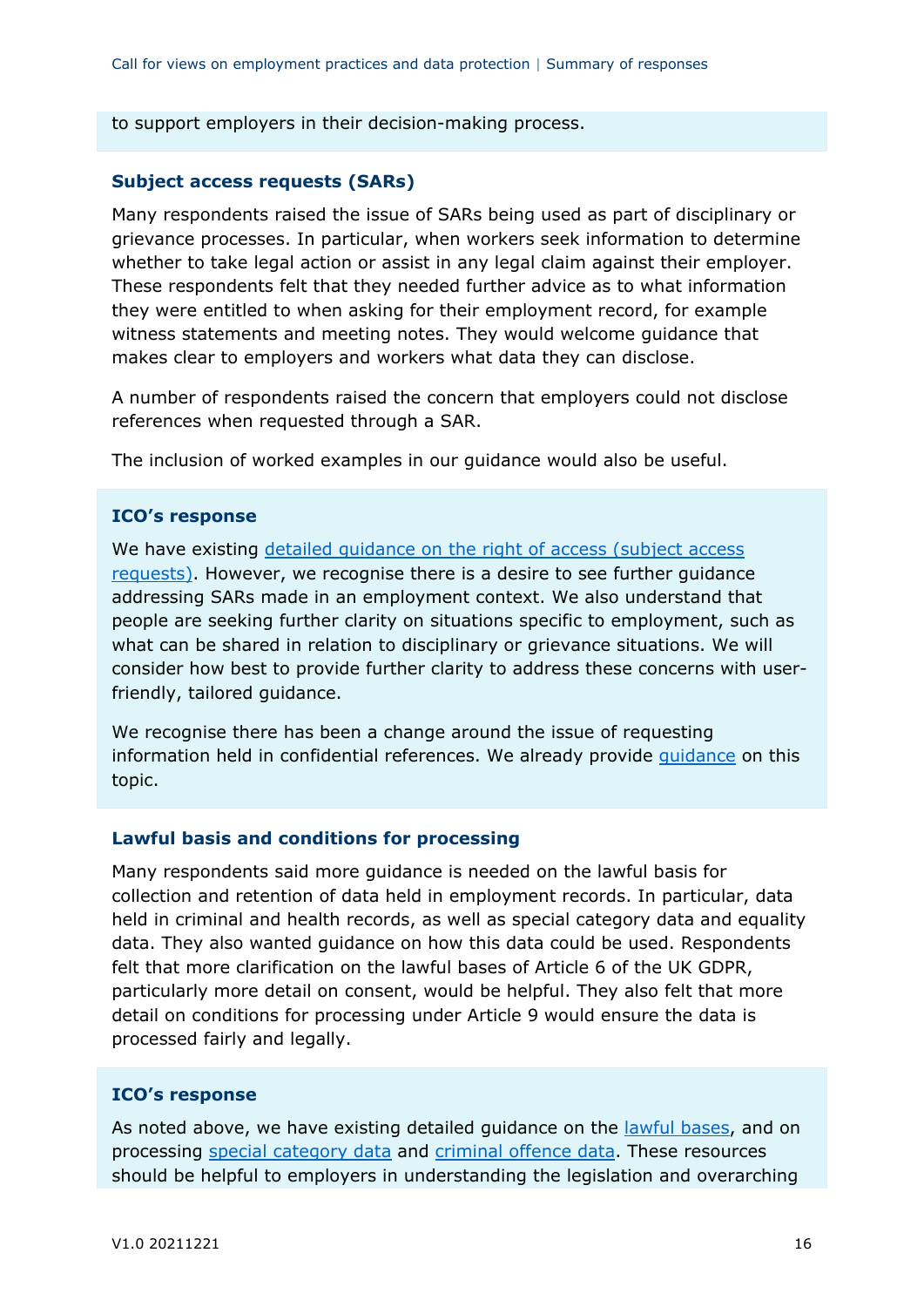principles. Many of the principles and considerations will be the same, regardless of what context the data is to be processed. However, we will seek to provide further clarity where appropriate, whether this includes more examples, case studies or further detailed guidance.

#### <span id="page-16-0"></span>**Security and confidentiality**

Some respondents requested more guidance on security and confidentiality. In particular, guidance for multinational organisations using cloud storage and data processing solutions to store and transfer data outside of the UK and European Economic Area (EEA), to countries without adequacy decisions.

#### **ICO's response**

We have existing quidance on security considerations, as a key data protection principle. This should provide advice for organisations on how to securely manage the personal data they hold. Security is an important topic for the ICO and we will continue to look into new systems and technologies as they develop.

In terms of international transfers, we recognise this is a complex area. We are in the process of providing updated guidance on this topic this year, which will also be relevant to employers.

### <span id="page-16-1"></span>Monitoring of workers themes

#### <span id="page-16-2"></span>**Data protection obligations**

Many respondents asked for guidance on how to carry out monitoring in compliance with data protection law. Responses discussed the steps organisations should consider before deciding whether to deploy monitoring. These included:

- identifying a lawful basis;
- completing a legitimate interests assessment (where relevant); and
- completing a data protection impact assessment (DPIA), including consulting workers or their representatives.

Transparency was another key theme, with concerns that workers are not always adequately informed about monitoring. Some respondents asked for updated guidance on covert surveillance. Some responses referenced recent Council of Europe caselaw on covert surveillance, as well as recent action by European supervisory authorities in relation to transparency in the employment context.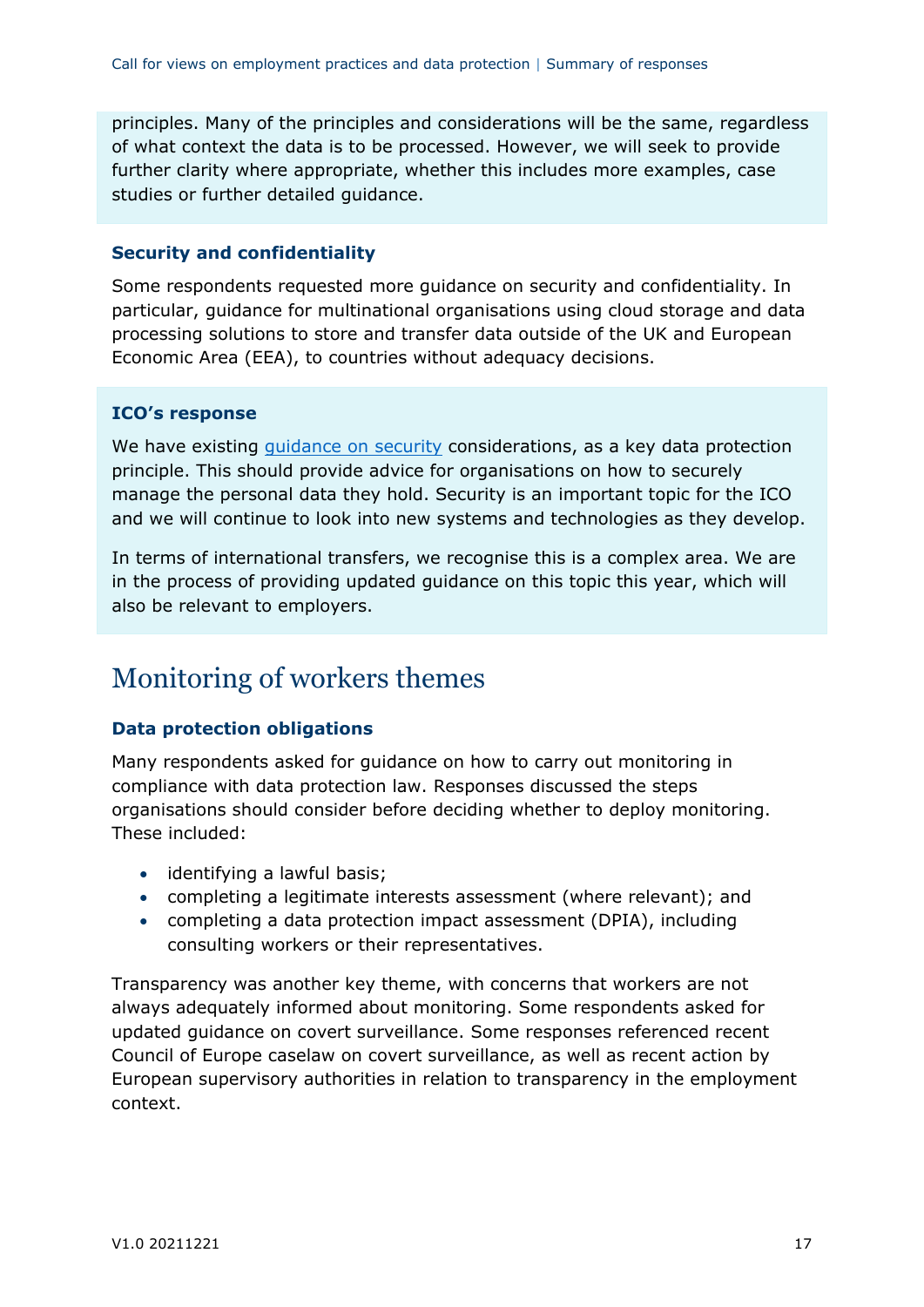Many responses concerned the question of proportionality. Several respondents were concerned about the potential for excessive monitoring. Respondents would welcome examples of compliant and non-compliant monitoring. Some respondents asked for guidance aimed at workers as well as employers, noting the power imbalance in the employment relationship.

#### **ICO's response**

We recognise that we need to update the existing guidance on monitoring workers. An updated version needs to take into account the significant developments since we originally published the guidance, both in terms of data protection law and technology. We will seek to address the general obligations an employer has and the factors they should consider in the updated guidance. Linked to this, we will be publishing updated video surveillance guidance this year. This will address some of the issues raised here.

#### <span id="page-17-0"></span>**Monitoring remote office workers**

This was the most frequently recurring theme in responses about monitoring. The consensus across responses is that acceleration towards remote working, as caused by the pandemic, has increased privacy risks.

Individuals and worker representatives were concerned by the potential intrusiveness of monitoring. They noted that, even with risk-reducing measures, organisations are likely to capture private and sensitive information. Organisations want guidance around proportionality when it comes to monitoring. There is also an appetite for guidance which considers the overlap between home and work life, along with employers' desires to manage performance and track wellbeing.

#### **ICO's response**

We recognise that, particularly due to the pandemic, there has been an increase in both remote office working and monitoring of workers. This brings with it new challenges and new opportunities. In the short term, we produced guidance on [data protection and working from home](https://ico.org.uk/for-organisations/working-from-home/) for our data protection and coronavirus information hub.

We intend to address the longer-term issues in our new guidance. We are keen to provide clarity on how and when employers can carry out monitoring, in a data protection-compliant way, whilst allowing workers to exercise their individual rights. This is a priority area; we are currently gathering information from our regulatory activities such as investigations, complaints, and audits to help shape future guidance in this area.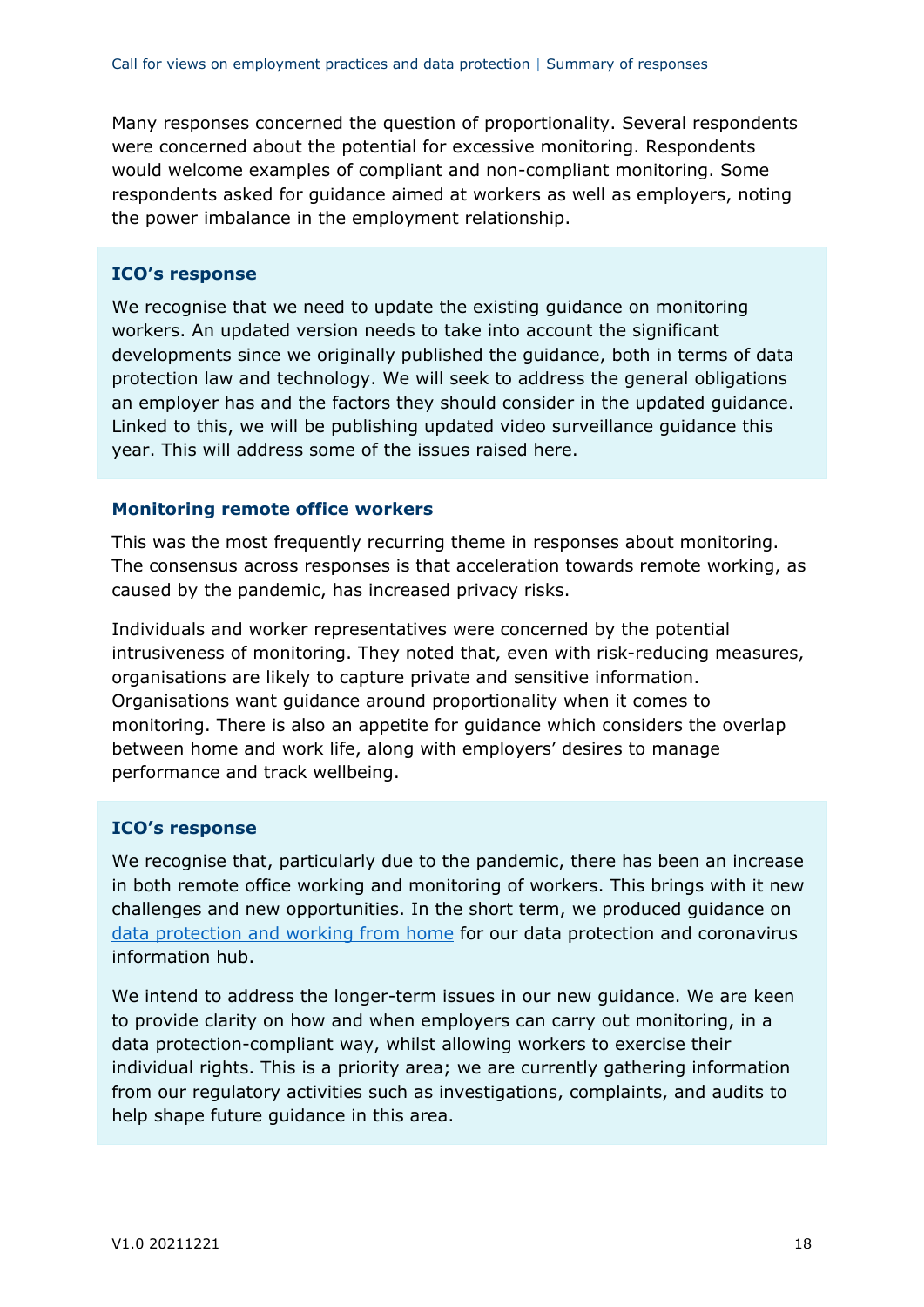#### <span id="page-18-0"></span>**The use of non-corporate devices and applications**

Many responses commented on the privacy challenges of workers using their own devices, where monitoring could intrude into non-work activities. Respondents asked for guidance on understanding employer and worker obligations where personal and work data may be accessed interchangeably between corporate and personal devices. Where monitoring occurs for data security reasons, respondents ask how to handle incidental personal data.

Several respondents expressed concerns about the use of private channels, such as WhatsApp or Facebook Messenger. Particular concern was around fulfilling subject access requests.

Respondents said they would welcome case studies and guidance around the use of non-corporate channels and private devices for work purposes. They would also welcome guidance on the extent to which employers can justify monitoring of personal social media.

#### **ICO's response**

We previously produced guidance on **Bring Your Own Device (BYOD)** under the DPA 1998, which may still be useful. We also produced a [checklist on BYOD](https://ico.org.uk/for-organisations/working-from-home/bring-your-own-device-what-should-we-consider/) in our data protection and coronavirus information hub, covering its use under current data protection law. We will consider incorporating updated guidance on this topic.

#### <span id="page-18-1"></span>**Increasing capability of technology**

This was a key theme. There is an appetite for the ICO to address the new data protection challenges posed by increasingly sophisticated monitoring tools. Respondents expressed concern about excessive data collection, as technical solutions now enable organisations to collect large volumes of personal data about workers. Purpose creep and the rules for processing special category data were other recurrent themes.

Some respondents asked for guidance around the use of cloud services for handling monitoring data, and where data is handled outside of the UK. We address specific uses of technology in monitoring workers in the sections below and provide an overall response at the end of this topic.

#### <span id="page-18-2"></span>**Monitoring and artificial intelligence**

Many respondents mentioned the rise in the use of AI. They cited examples where organisations apply AI tools to the datasets they gather by monitoring, then use the tools to make decisions about workers both individually and collectively. Some respondents cited new applications for this technology, including tools which analyse workers' emotion and engagement during video meetings. Responses also noted the use of AI to identify fraudulent activity.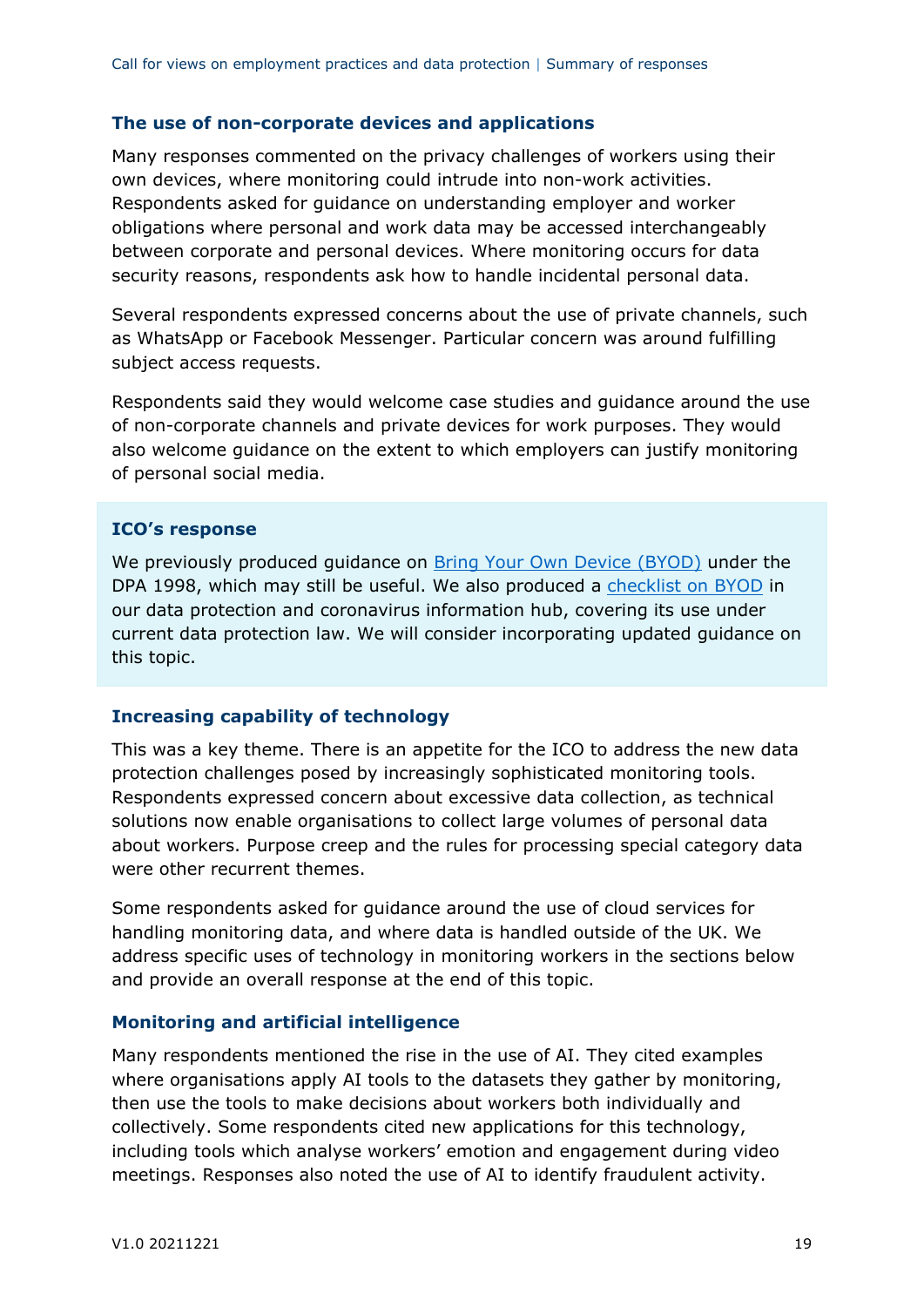Respondents expressed concerns about lawfulness, fairness, transparency and the potential for algorithmic biases. Respondents would like employment-specific AI guidance, including examples on how information rights work in practice and how to use additional safeguards. Respondents told us there is a disproportionate impact on gig economy workers, where automated processes often determine work allocation and pay.

#### <span id="page-19-0"></span>**Computer activity monitoring**

Keystroke monitoring involves the use of tools to capture all keyboard activity by a worker, including:

- tracking web browsing;
- emails;
- documents; and
- use of applications.

Some responses discussed the functionality of the tools used. Some 'all-in-one' packages perform a multitude of functions, including monitoring, with the capability to provide managers with granular information about workers' activities.

Respondents asked for guidance and examples on the data protection considerations for using these monitoring tools. Responses mentioned the intrusive nature of this monitoring, citing automatic screenshots and logging of all activity. Other responses discussed situations where employers deploy monitoring to prevent data loss and to comply with other obligations. Respondents would like to see guidance on what is proportionate.

#### <span id="page-19-1"></span>**Camera surveillance**

Many respondents asked for up-to-date data protection guidance on the use of surveillance cameras in the workplace (including work vehicles, dashcams and body-worn cameras). In particular, respondents wanted guidance around transparency, fairness and purpose limitation. Some responses provided scenarios, for example where CCTV is deployed for crime prevention, then material is used as evidence in investigations unrelated to the original purpose.

Respondents noted challenges when subject access requests include CCTV footage, particularly when footage captures third parties. Some responses noted that technology has evolved; they would like guidance to acknowledge the use of facial recognition and audio capture in modern systems.

#### <span id="page-19-2"></span>**Vehicle or device tracking**

Many responses talked about vehicle tracking, particularly in relation to gig economy workers. One response highlighted the use of tracking for protecting company assets, including when they are being used outside work time. Other responses mentioned the use of GPS tracking to locate mobile work devices.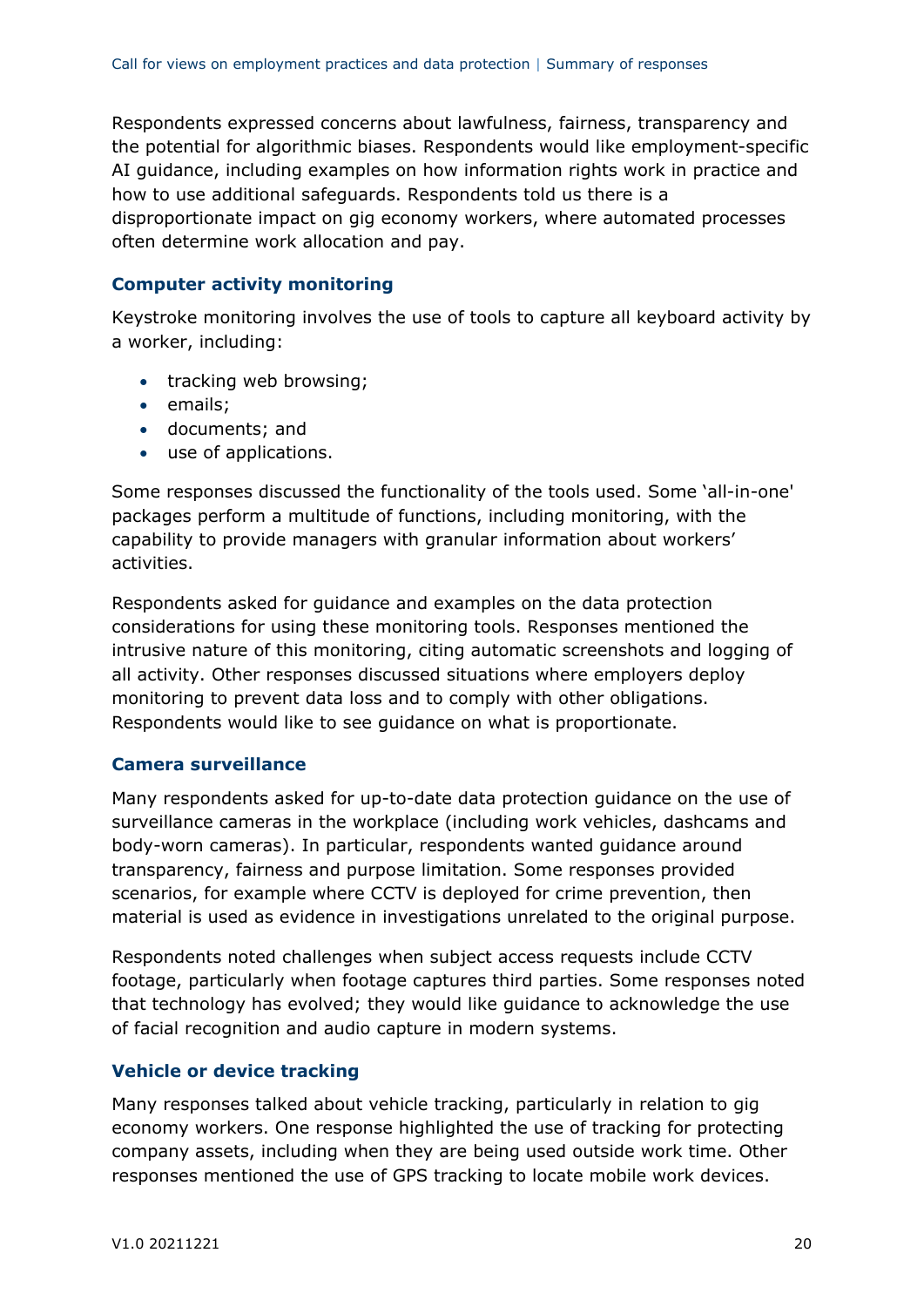Another issue we identified within this theme is the tracking of workers, through wearable tech, to monitor productivity. Respondents would like to see examples of good and bad practice.

#### <span id="page-20-0"></span>**Biometrics**

Respondents provided examples of the use of biometrics. The most frequent uses of biometrics include:

- accessing physical places;
- using systems and applications; and
- recording start and finish times.

Some respondents expressed concern about the emerging use of biometrics which analyse worker behaviours and emotions. Respondents asked for descriptions and examples of biometric data and guidance on how to collect and process this lawfully.

#### <span id="page-20-1"></span>**Social media monitoring**

Respondents raised concerns about employer monitoring of personal social media accounts. Respondents told us this is sometimes undertaken to protect against corporate reputational damage or as part of disciplinary investigations. They would like guidance on when this would be justified and proportionate. Some responses were concerned about a lack of transparency.

Respondents commented on the proliferation and the evolution of social media in the last decade and want the guidance to reflect this development.

#### **ICO's response**

We recognise the growth in use of technology for monitoring workers. Technology is increasingly capable of processing large amounts of personal data; this can cause anxiety. Data protection law is principles-based, which means that it is flexible enough to apply to the use of different technologies as they develop. Whenever an organisation wishes to use new or more privacy-intrusive technology, they will need to consider fairness and proportionality and be able to justify the technology's use. Our new guidance will include practical advice on how to assess and implement new technologies in a data protection-compliant way.

The ICO is currently undertaking foresight-focused research on the future of biometric technologies. We intend to publish a report on our research findings later this year. We will look to provide guidance on the use of biometrics and how it relates to employment practices in due course.

We also recognise the particular challenges involved in the use of AI in the context of monitoring workers. We will seek to address this in the updated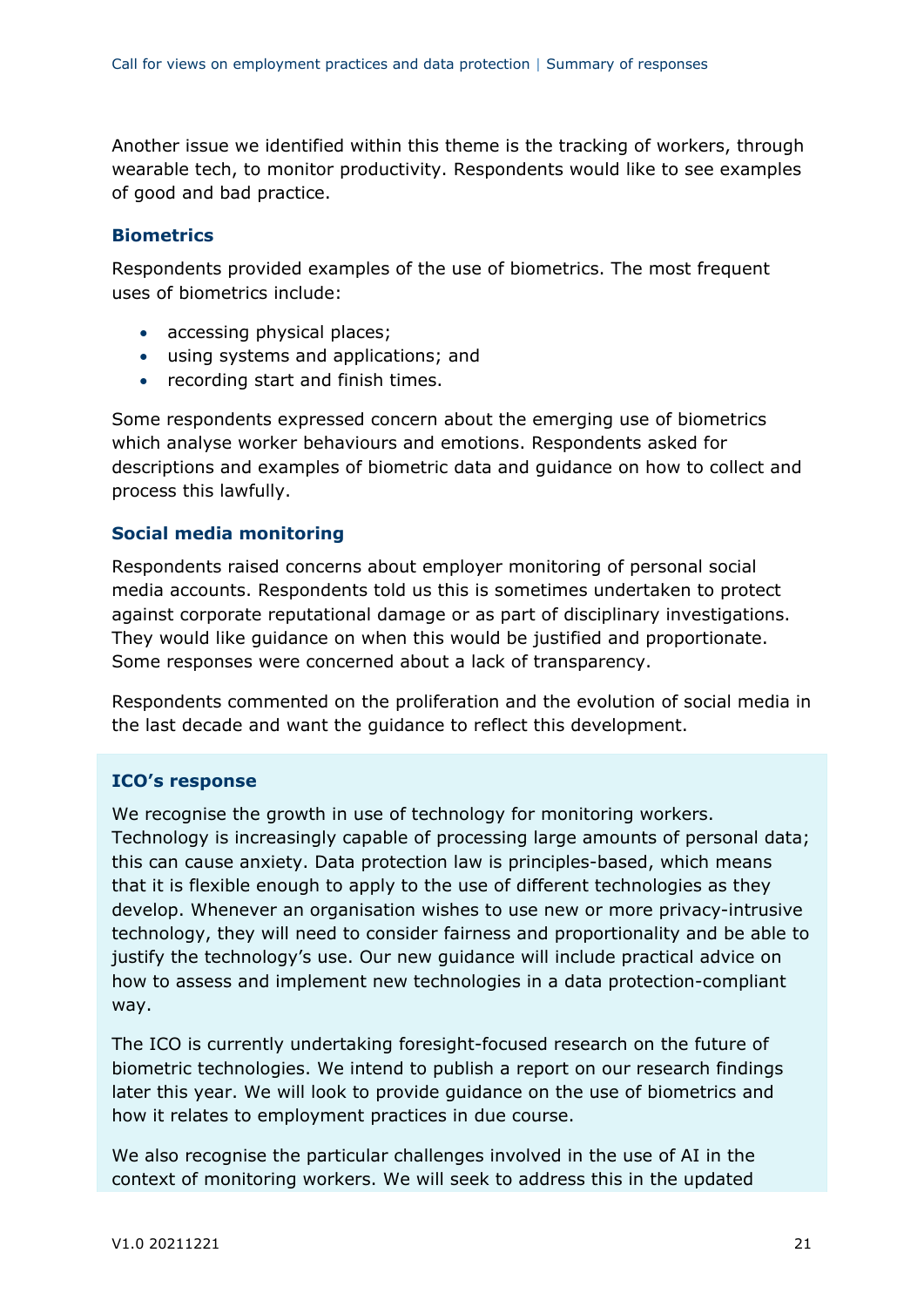#### guidance.

We will be publishing updated video surveillance guidance in due course, which addresses issues around the use of surveillance cameras in public and private sectors. This guidance will also address new applications of video surveillance technologies and provide a more comprehensive description of how the UK GDPR and DPA 2018 apply. Many of the principles and considerations will be the same in an employment context as in other circumstances. We will factor this into our planned employment guidance to produce specific employment-focused guidance where appropriate. We will also have appropriate signposting to other resources.

## <span id="page-21-0"></span>Health data of workers themes

#### <span id="page-21-1"></span>**Collection and use of health data**

A general theme that emerged was how the collection and use of health data has changed over time. Respondents noted that organisations collect and store a greater range of health data. This includes:

- sickness and injury records;
- medical assessments and occupational health referrals;
- drugs testing;
- pre-employment screening;
- vaccination and Covid testing (see the theme 'Impact of COVID-19'); and
- mental and emotional health (see the theme 'Mental health and wellbeing').

It was noted by some that certain job roles may have a greater need for health information (such as fitness to work and for appointment to a role).

Whilst several respondents felt the existing guidance on workers' health information was still useful, some noted the changes in data protection law since its publication, particularly around processing special category data. Some respondents considered that the new guidance should make the status of health data clear under current data protection law. They suggested including what it covers and explaining what factors organisations should consider when processing it. Many suggested that the guidance should explain the appropriate lawful bases and conditions for processing health data.

Others considered that the guidance should explain what types of health data organisations can process and when. They suggested detail around when it would be appropriate to actively monitor workers' health, as well as when medical testing is acceptable.

Some suggested the guidance should address the different ways organisations collect health data and should offer best practice advice. Others would like to see guidance on: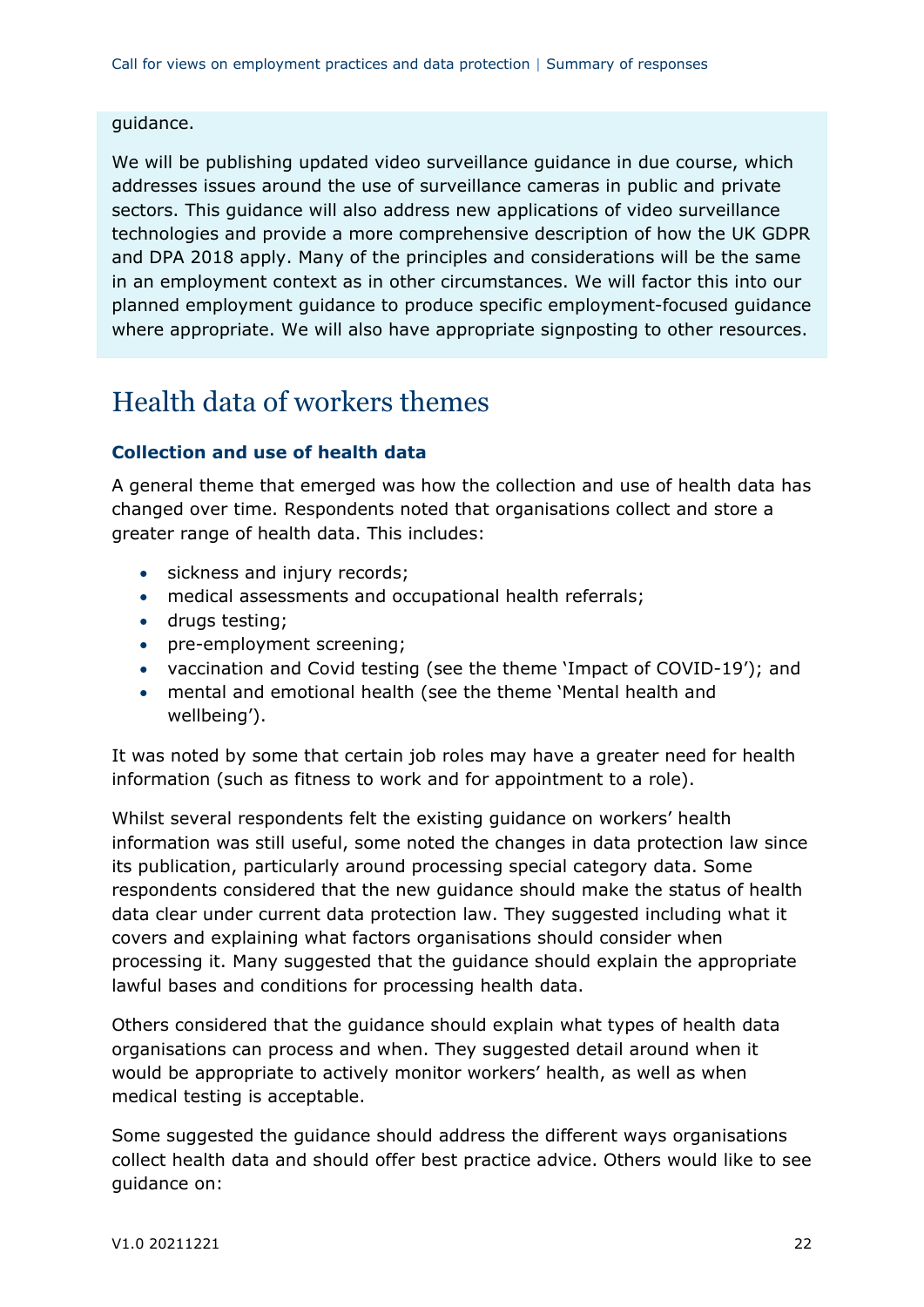- retention of health data;
- security and access controls;
- transparency information; and
- informing workers of their data protection rights.

It was also noted that there can be issues over data minimisation. Organisations often need to retain enough information to carry out their employment responsibilities and to keep workers safe.

A number noted the overlap between data protection law and employment law, as well as health and safety law. They wanted future guidance to recognise the interplay between these different pieces of legislation.

#### **ICO's response**

We recognise the changes in the way employers collect and use health data since the publication of the existing employment guidance. We also understand that the nature, type and sharing of health data has changed as a result of the pandemic. We intend for the upcoming guidance to address these developments and reflect changes in data protection law since then.

#### <span id="page-22-0"></span>**Lawful basis and conditions for processing health data**

A cross-cutting theme was the issue of identifying a lawful basis under Article 6 of the UK GDPR and a condition for processing under Article 9. Respondents said they would value guidance on when consent can be valid and what other lawful bases employers can rely on, such as contract or legitimate interests. A number wanted guidance on the substantial public interest conditions. This issue links with many of the other general comments and the other emerging themes. Organisations want guidance on being able to meet requirements for processing worker health data in a variety of circumstances.

A common point was for guidance to include practical examples and case studies to illustrate explanations. This was also evident for the other themes.

#### **ICO's response**

We intend for the new employment guidance to address changes in data protection law. In particular, highlighting that health data is considered special category data and has stricter requirements in order to process it. Our new guidance will help employers to process and share health data in a compliant way. We will provide practical examples as to how employers can achieve this.

#### <span id="page-22-1"></span>**Impact of COVID-19**

A key theme that emerged concerned the impact of the COVID-19 pandemic on employment practices, particularly on workers' health information. This led to a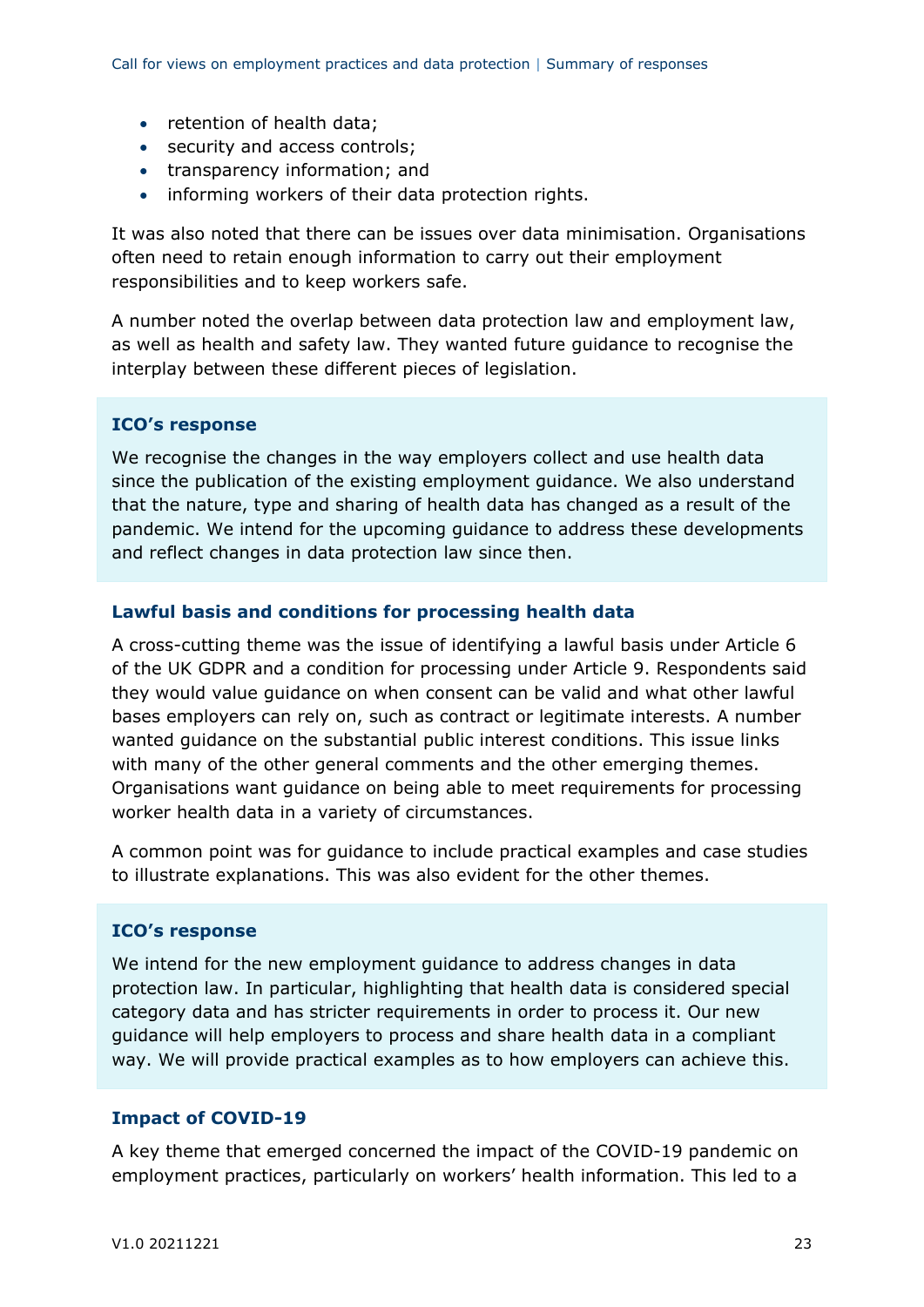number of developments in the use of health information and presented new challenges around the handling of this data. These developments took place quickly, with organisations having to put in place processes at pace to deal with the pandemic.

It is clear that the pandemic led to organisations holding more health information, with some expecting this to continue going forward. Respondents reported that they are often holding information on:

- whether a worker has tested positive for COVID-19;
- whether they have Covid symptoms; and
- the vaccination status of workers.

In some instances, vaccination has been mandatory. Some employers have also requested their workers be vaccinated, with some respondents having concerns about this. This may have implications for recruitment practices as well.

Some organisations have been carrying out temperature checks to detect possible infection; others have been asking workers to answer health questionnaires. This may be required to allow access to the workplace. Depending on the nature of the employer, some need to monitor and report cases of Covid infection among their workers.

Another development linked with this is the issue of sharing information related to COVID-19. This could be with public health bodies or disclosing information internally within an organisation (such as informing colleagues if someone has tested positive).

Respondents also referred to the use of technology to track workers' health (see also the theme 'Health monitoring or tracking technologies'), which may be seen in temperature checks, testing and use of apps.

Several respondents noted concerns about the legitimacy of collecting this kind of health data. Others reported concerns about identifying the appropriate lawful basis and conditions for processing COVID-19 data, as well as problems with relying on individual consent. (see also 'Lawful basis and conditions for processing'). Concerns ranged from the collection of information related to COVID-19, particularly vaccination status, to the sharing of this data. This is also covered in the theme 'Sharing health data' below.

Respondents asked for clear guidance on these issues, along with guidance for managing health information post-Covid, and also anticipating future health emergencies. In a similar vein, many respondents thought the current ICO coronavirus guidance should be folded into future guidance on employment practices.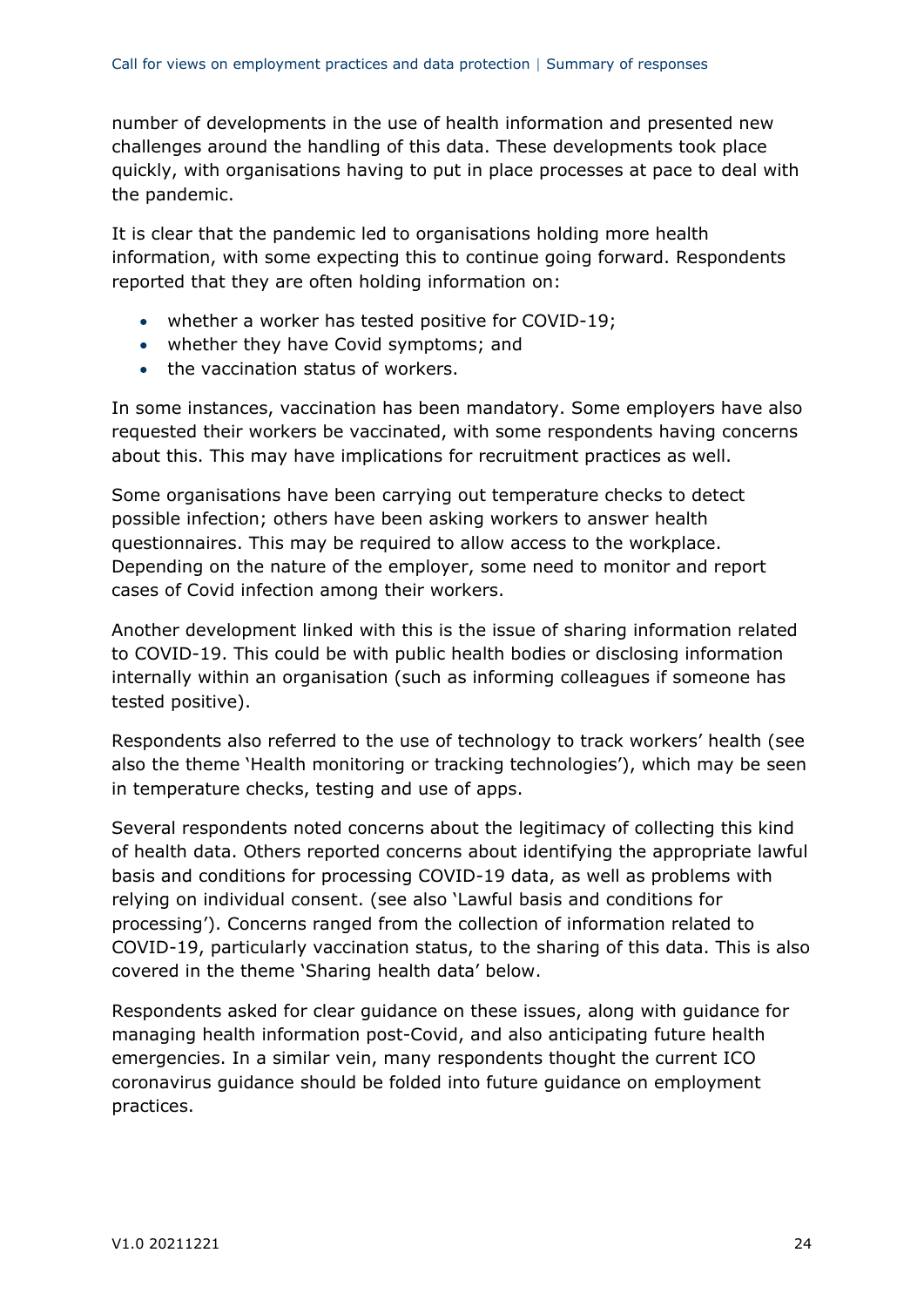#### **ICO's response**

We appreciate that the pandemic has had a major impact on the use of health data in the employment context. As noted above, the ICO has been committed to supporting organisations during the pandemic and provided guidance on many related issues. [The Data protection and coronavirus information hub](https://ico.org.uk/global/data-protection-and-coronavirus-information-hub/) provides a range of guidance that may be useful for organisations who need to process worker health data. We also recognise that the pandemic is likely to have a lasting impact on employment practices and the use of health data. We intend for the future guidance to address these developments. Where appropriate, we also intend to provide consolidated existing coronavirus guidance that is relevant to worker health data.

#### <span id="page-24-0"></span>**Mental health and wellbeing**

A number of respondents noted that an important development in employment practices involves the recording of information about workers' mental health, as well as their emotional health and wellbeing.

Some organisations have assigned mental health first aiders, who may also be employees, set up employee wellness programs and provided other support for their workers' mental health. Some of this has resulted from the impact of the pandemic, or increased in response to it, along with the growing use of health tracking technologies.

It was also recognised that psychological testing is more common, particularly in relation to the recruitment and selection of workers (see the theme 'Recruitment').

Respondents wanted clearer guidance on the appropriate collection and use of mental health data, including accessing it and retention periods. Another suggested it would be helpful for guidance to address dealing with mental health emergencies of workers.

#### **ICO's response**

We acknowledge that there is a growing trend of organisations processing information about workers' mental health and wellbeing, and that in many cases they wish to support their workforce. We produced guidance on [Data sharing in](https://ico.org.uk/for-organisations/guide-to-data-protection/ico-codes-of-practice/data-sharing-a-code-of-practice/data-sharing-in-an-urgent-situation-or-in-an-emergency/)  [an urgent situation or in an emergency,](https://ico.org.uk/for-organisations/guide-to-data-protection/ico-codes-of-practice/data-sharing-a-code-of-practice/data-sharing-in-an-urgent-situation-or-in-an-emergency/) which applies to both medical and mental health emergencies.

Mental health information is special category data, and so extra safeguards need to be in place. We will look to ensure our future guidance supports employers to be more confident in how they process and share data relating to mental health.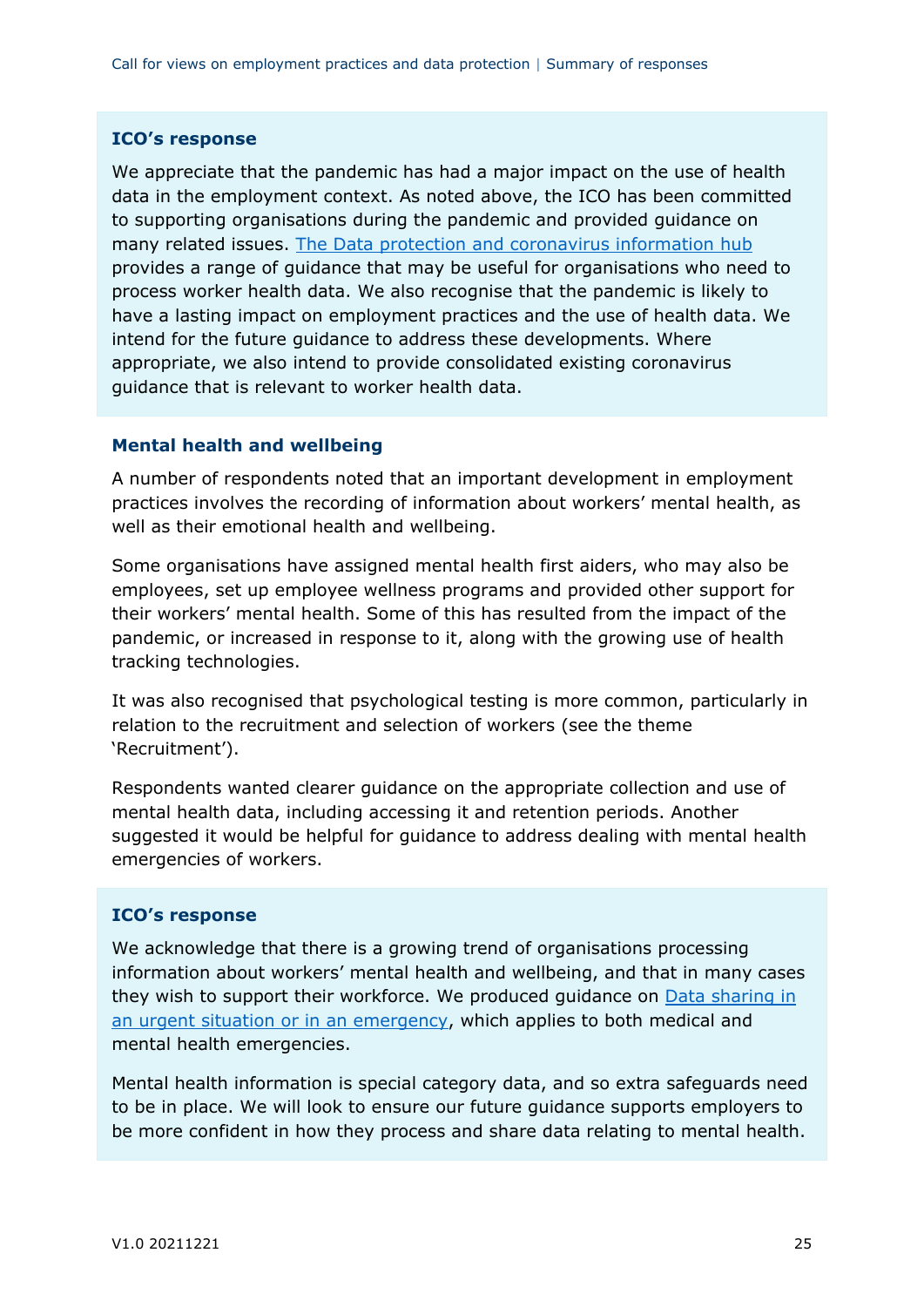#### <span id="page-25-0"></span>**Health monitoring and tracking technologies**

A key theme that emerged concerned the use of new technology to manage and track workers' health information, particularly as a result of the pandemic. Respondents reported an increasing interest in, and in some cases use of, health monitoring technology. This may include using:

- apps;
- facial recognition systems;
- biometrics:
- wearables; and
- AI and algorithmic systems.

Some noted concerns about the deployment of such technology and the potential impacts on workers' wellbeing. They wanted clearer guidance on when and how to use these systems safely and appropriately. Some wanted guidance on the role of worker consent.

This has clear links to the themes 'Impact of COVID-19' and 'Mental health and wellbeing', as well as the general themes concerning monitoring of workers (see the section on 'Monitoring of workers').

Respondents also noted the increase in worker wellness programs and the associated collection of data.

One respondent also commented that psychological testing of workers is now quite common, linking in with developments in recruitment and verification practices.

#### **ICO's response**

We recognise that, during the pandemic, there has been an increased focus on monitoring workers' health. Organisations are using different technical solutions to meet this goal. We previously published guidance on some of these issues as part of the data protection and coronavirus information hub.

The monitoring and tracking of workers' health has clear links with more general monitoring of workers, with proportionality a key consideration. The rules around processing [special category data](https://ico.org.uk/for-organisations/guide-to-data-protection/guide-to-the-general-data-protection-regulation-gdpr/lawful-basis-for-processing/special-category-data/) are also important in being able to justify the processing of health data. They should provide a clear starting point for any organisation's data protection considerations or responsibilities.

The ICO will be publishing updated guidance on surveillance; many of these principles will be relevant to the use of health monitoring and tracking technologies. We will look to supplement this, where necessary, with employment-specific resources as part of our new employment guidance hub.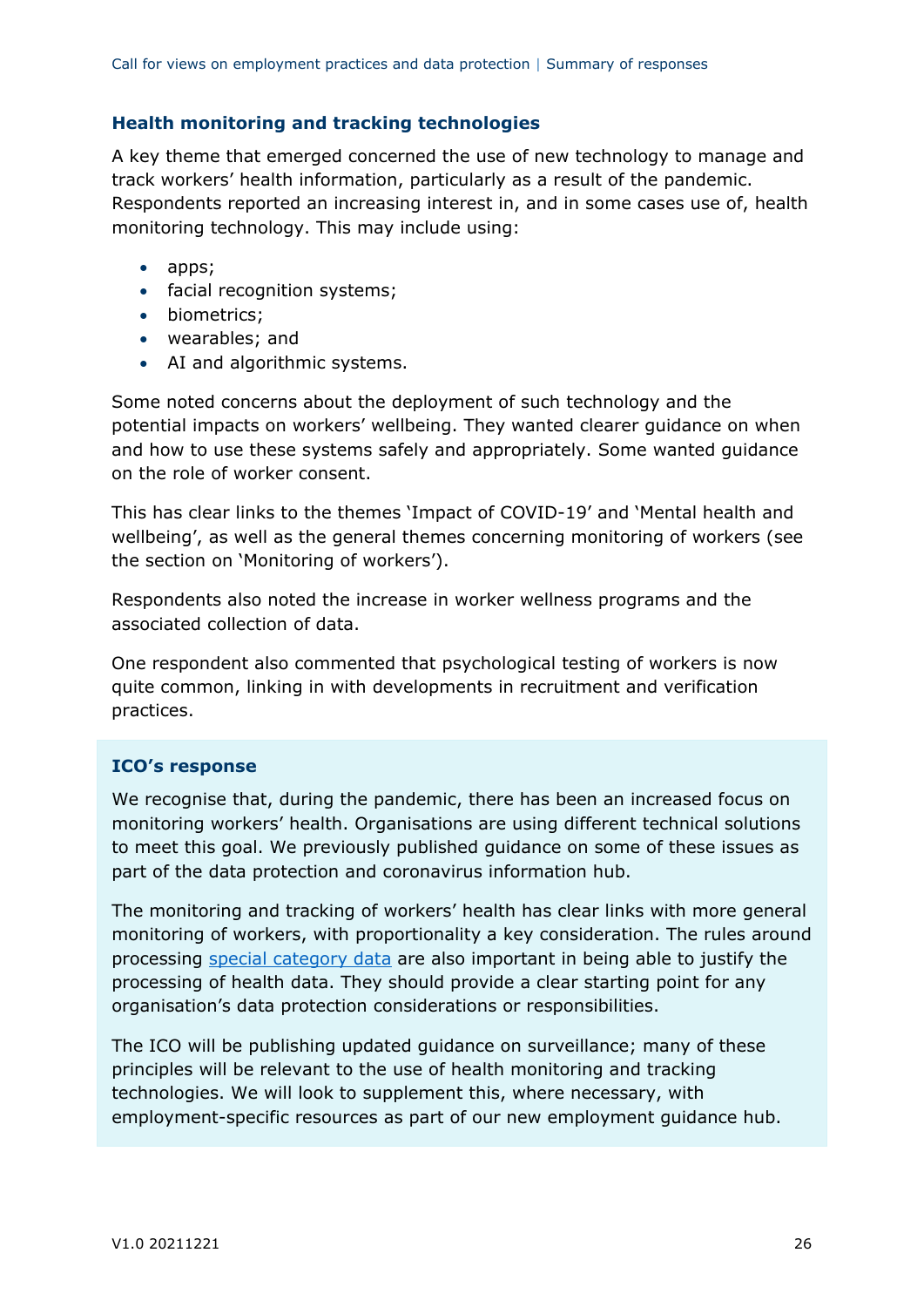#### <span id="page-26-0"></span>**Sharing health data**

In the context of workers' health information, another theme that was evident concerned the sharing and disclosure of this type of data. This has clear links with the general theme of 'Data sharing' found earlier in this document.

Given the sensitive nature of health data, it was noted that there are issues over confidentiality, but also sometimes a need to share it. This could be the sharing of a worker's health information between an employer and an external occupational health provider, or with public health bodies (in the context of the pandemic). It might also involve disclosure of information to colleagues within the same organisation. Others wanted to know the limits that an employer could access health records. In particular, where information about when a third party created the records, such as when a worker undergoes a medical assessment.

Some wanted to see greater emphasis on being able to share data with health and safety representatives.

Respondents noted they would like to see guidance on the sharing of health data generally, but also specifically during a pandemic and other public health emergencies. One also noted a need for clarity on when organisations can share data if a worker becomes incapacitated and is unable to make decisions.

#### **ICO's response**

We recognise there are concerns about the sharing of worker health information and who it may be disclosed to, especially given the context of the pandemic. We provided guidance on the issue of data sharing in the **Data protection and** [coronavirus information hub,](https://ico.org.uk/global/data-protection-and-coronavirus-information-hub/) as well as more general guidance in the data sharing code of practice. We will consider how best to address this issue in the future employment guidance hub.

#### <span id="page-26-1"></span>**Occupational health and third-party providers**

Another theme that emerged was the use of occupational health data and thirdparty providers. This has clear links with the theme of 'Sharing health data' in particular and also the general theme of 'Data sharing'. Some queried how much information organisations should share and whether this should be based on worker consent or on contract. A key issue raised was whether outsourced occupational health providers act as a controller or a processor and who can have access to the information they hold.

#### **ICO's response**

This issue clearly links with the more general theme of data sharing. As noted above, we have existing guidance that should help organisations understand when they can share personal data and their obligations.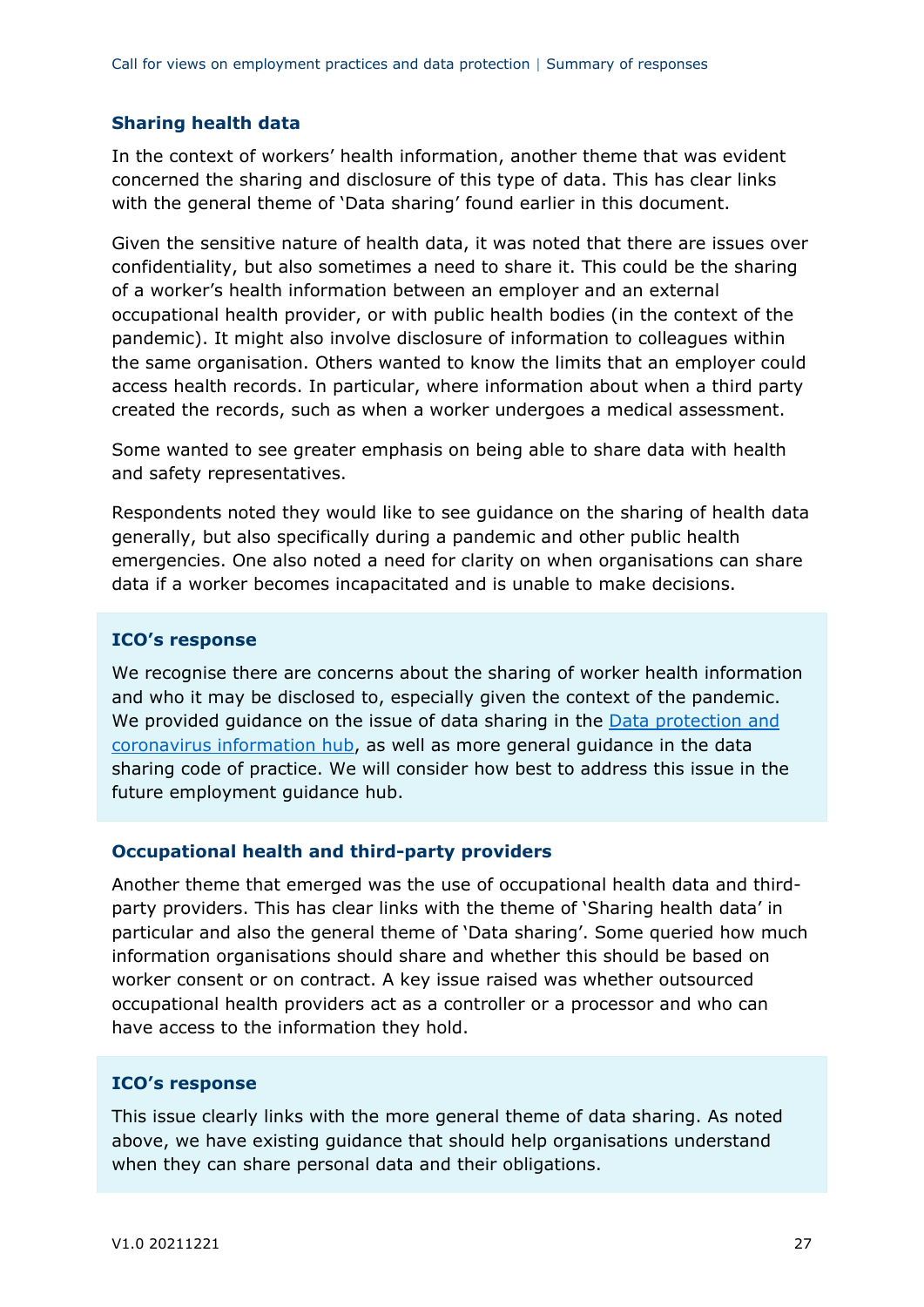We have existing guidance to help determine if an organisation is acting as a [controller, joint controller or as a processor.](https://ico.org.uk/for-organisations/guide-to-data-protection/guide-to-the-general-data-protection-regulation-gdpr/controllers-and-processors/) This should address some of the concerns raised. It is the responsibility of organisations to properly establish their roles under data protection law. This is not always easy. We aim to provide some practical examples and guidance to help employers clearly establish their roles and the roles of third parties, so they can meet their data protection obligations.

## <span id="page-27-0"></span>General issues

Other points raised included:

- industrial relations and the role of trade unions and worker representatives, including sharing workforce data with unions and consulting workers;
- secondments and shared working practices;
- international transfers of personal data between multinationals and between company groups and suppliers;
- various examples and case studies that could be used in the guidance, or examples that respondents would like to be included;
- regional differences across the UK due to devolution (for example, Northern Ireland and Scotland have their own criminal record disclosure arrangements); and
- concerns over the selling or sharing of employment data due to the potential commercial value of large datasets.

#### **ICO's response**

In the call for views there were many points raised, and where appropriate we will try to address these in future guidance. As we intend to produce a guidance hub, we will be able to address other points over time and where relevant.

Several responses included scenarios and case studies based on personal experience. We appreciate the time respondents spent to share these with us and they are valuable to informing our approach.

## <span id="page-27-1"></span>Next steps

We are in the process of considering the comments received in response to the call for views. These will feed into the development of the guidance. We plan to produce a hub of employment guidance with content added over time. The development of our guidance will be an iterative process with lots of opportunities for stakeholder involvement and feedback. The call for views formed the first part of that process.